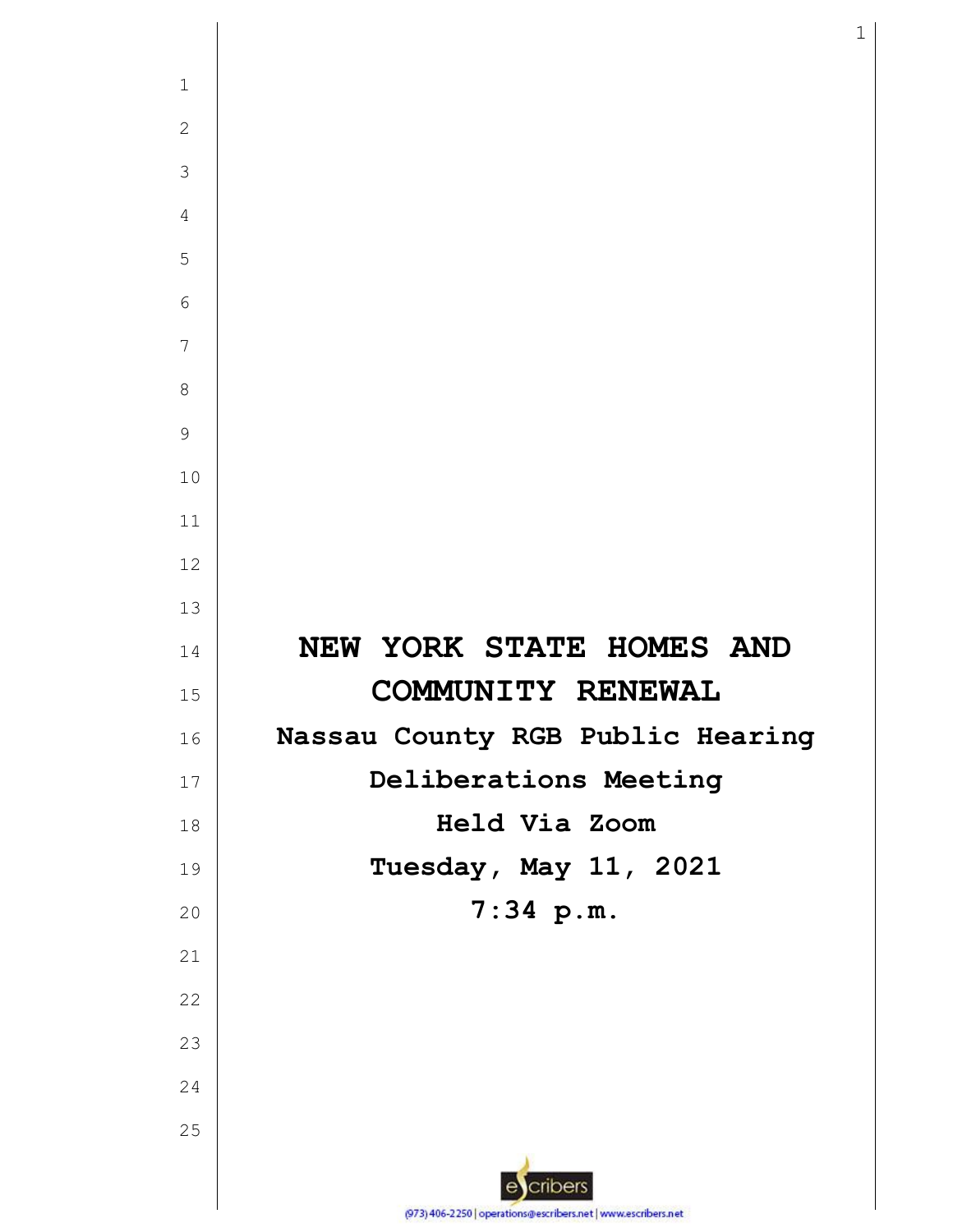## [START RECORDING]

MR. MICHAEL MILLER: Ladies and gentlemen, welcome 2 3 to the first public hearing for the Nassau County Rent Guidelines Board. I'm going to go ahead and introduce 4 5 the members of the Board. Go ahead, please, starting 6 with Jeannetta. 7 MS. JEANNETTA ALEXANDER: Good morning. Jeannetta Alexander, public member. 8 9 MR. ANDREW M. COHEN: Andy Cohen, owners member. 10 MR. GARRETT L. GRAY: Garrett Gray, public member. 11 MS. CATHRYN HARRIS-MARCHESI: Cathryn Harris-12 Marchesi, a tenant member. 13 MR. MARTIN MELKONIAN: Marty Melkonian, public 14 member. 15 MR. MAHONEY: Adam Mahoney -- MR. ROBERT RYCHLOWSKI: Rob Rychlowski -- 16 17 MR. MAHONEY: I'm sorry. 18 MR. RYCHLOWSKI: I'm sorry. Go ahead. You go, 19 Adam. 20 MR. MAHONEY: Adam Mahoney, public member. 21 MR. STEIN: Barry Stein -- MR. RYCHLOWSKI: Rob Rychlowski, tenant member. 22 23 MR. STEIN: Oh, I'm sorry. Barry Stein, landlord 24 member. MR. MILLER: Mike Miller, public member. I'm going 25 cribers

(973) 406-2250 | operations@escribers.net | www.escribers.net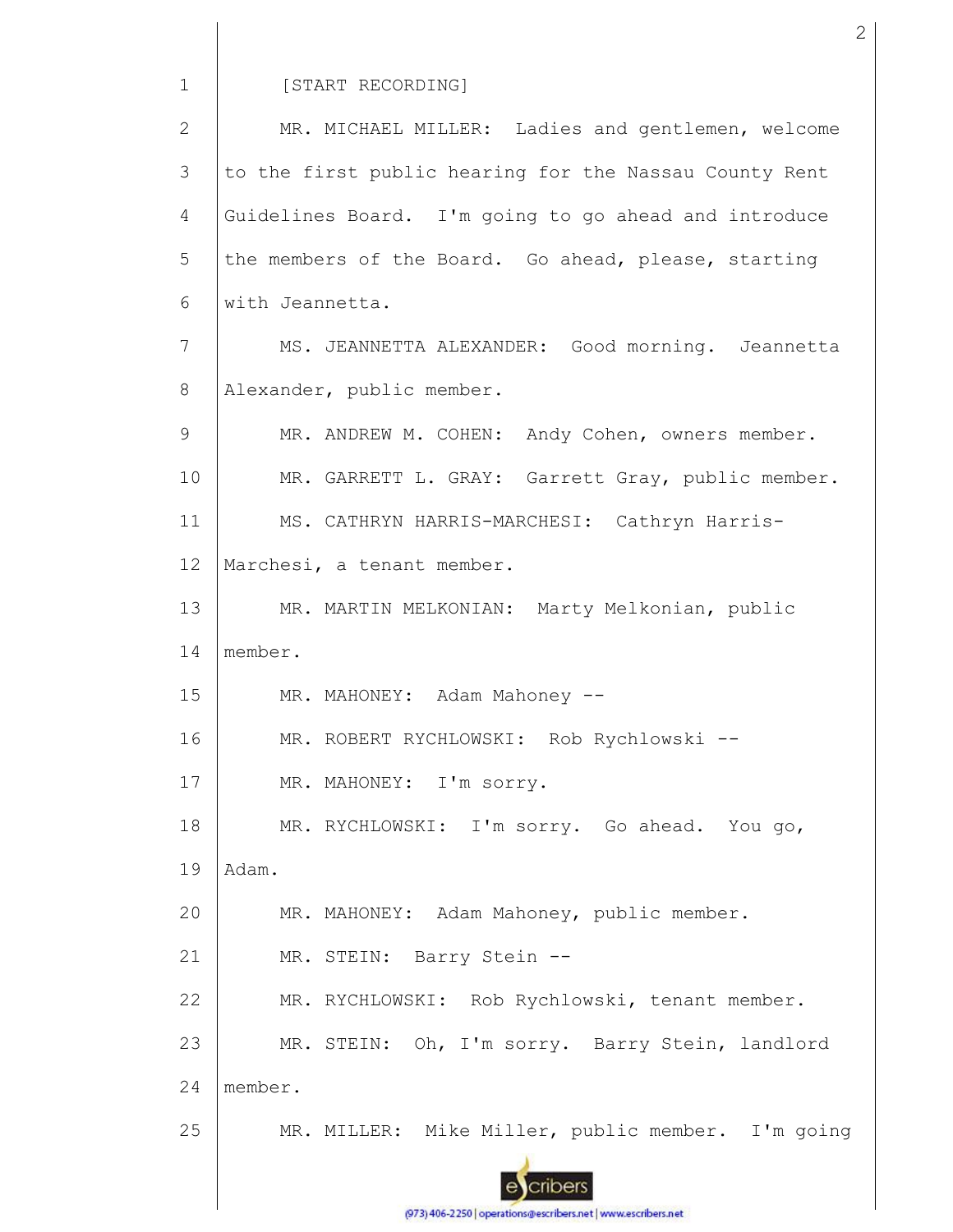1 2 3 4 5 6 7 8 9 10 11 12 13 14 15 16 17 18 19 20 21 22 23 24 25 to go ahead and turn over to some important notice to be read by the HCR and they'll introduce themselves as well. Go ahead, please. MR. JAMES FERRARA: Yes. James Ferrara, associate attorney, DHCR. MR. MICHAEL GUTTENTAG: Michael Guttentag, senior attorney, DHCR. Back to James. MR. FERRARA: Yes. In response to the Governor's directive to take every effort to keep New Yorkers safe and mitigate the spread of COVID-19, and pursuant to Executive Order 202-1 and its updates, which allows for the suspension of the Open Public Meetings Law, the Nassau County Rent Guidelines Board will be conducting public hearings to determine the guideline rates of rent adjustments for housing accommodations within its jurisdiction, subject to the Emergency Tenant Protection Act of 1974 for leases commencing between October 1st, 2021, and September 30th, 2022, via Zoom video teleconference. Please note that all meetings will be livestreamed via YouTube starting at the designated time of the meeting. Instructions for members of the public to simultaneously listen to the hearings are posted on DHCR's website for the Office of Rent Administration under the public hearing section.

3

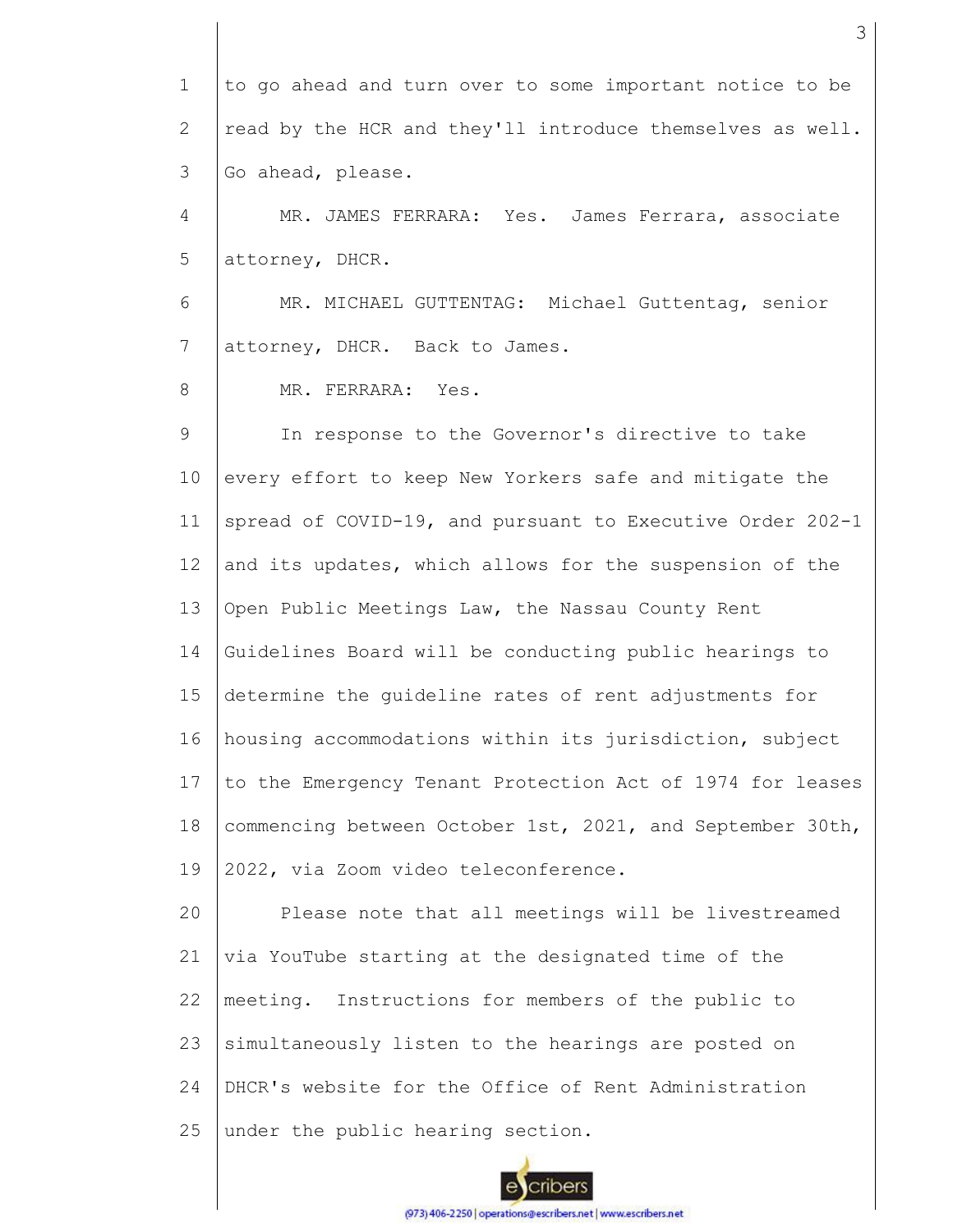The hearings will also later be transcribed and the 1 public will have the ability to view the transcript. The 2 YouTube livestream can be viewed on the Nassau County 3 Rent Guidelines Board YouTube channel. All live meetings 4 5 will be recorded and will remain on the Nassau County 6 Rent Guidelines Board YouTube channel for future viewing. 7 Thank you. MR. MILLER: Thank you, Mr. Ferrara. 8 9 Have the members of the Board had a chance to review 10 the minutes of the last meeting? 11 MR. GRAY: Yes. Motion to approve. 12 MR. MILLER: All approve? 13 IN UNISON: Aye. MR. MILLER: All right. We have a list here. I'm 14 15 going to turn over back to James to go over the list, and 16 I will follow along. 17 Go ahead, please. 18 MR. FERRARA: Yes. Mr. Chairman, we have one 19 speaker for this evening who's signed up via the Nassau  $20$ County Rent Guideline Board email, and that is Mr. Steven 21 Padyk. 22 MR. GUTTENTAG: Would you like -- 23 MR. MILLER: We recognize Mr. Padyk. Go ahead, 24 please. 25 UNIDENTIFIED SPEAKER: Is he here?cribers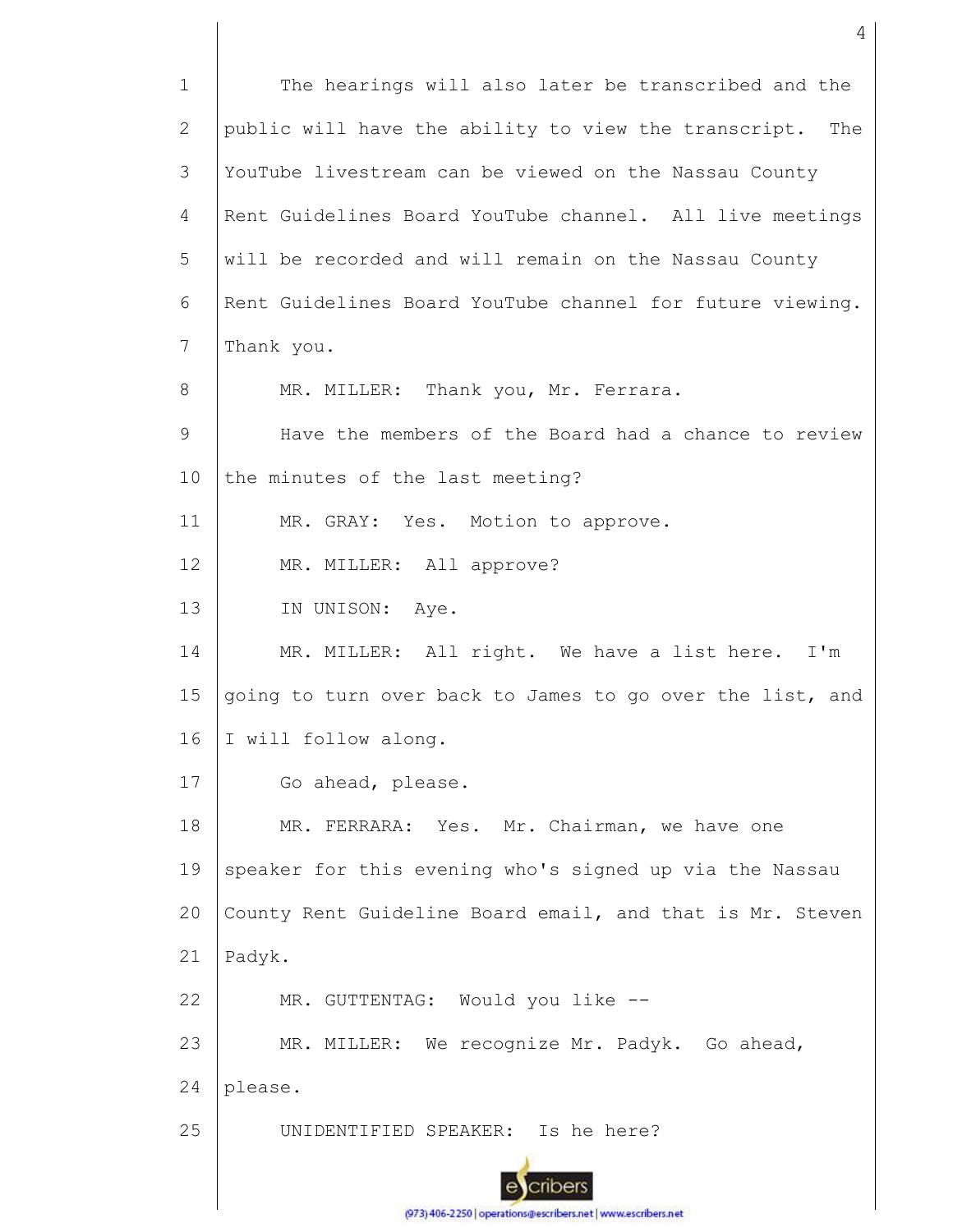1 MR. GUTTENTAG: Yes. 2 UNIDENTIFIED SPEAKER: Oh, there. 3 MR. GUTTENTAG: I promoted to panelist, and now I am 4 going to -- Mr. Padyk? 5 MR. MILLER: Mr. Padyk, you're muted. You probably 6 want to unmute yourself. 7 MR. STEVEN PADYK: Can you hear me now? 8 MR. MILLER: Yes. 9 MR. GUTTENTAG: Yes. 10 MR. MILLER: We can hear you. 11 MR. PADYK: Okay, great. 12 MS. ALEXANDER: Yes, yes. 13 MR. GUTTENTAG: Would you like me to put your video 14 on, Mr. Padyk? 15 MR. PADYK: If you want. Okay. MR. GUTTENTAG: There you go. 16 17 MR. PADYK: All right, great. Thank you. 18 MS. ALEXANDER: There you go. 19 MR. PADYK: Well, it's good that everyone's here and 20 healthy, first of all. I hope that everyone has taken 21 the opportunity to get vaccinated so we can get out of this mess and we can all see each other in a regularly 22 23 formal meeting. 24 A couple of things. During the pandemic, in 25 April -- and I just want to report what's currently going cribers

5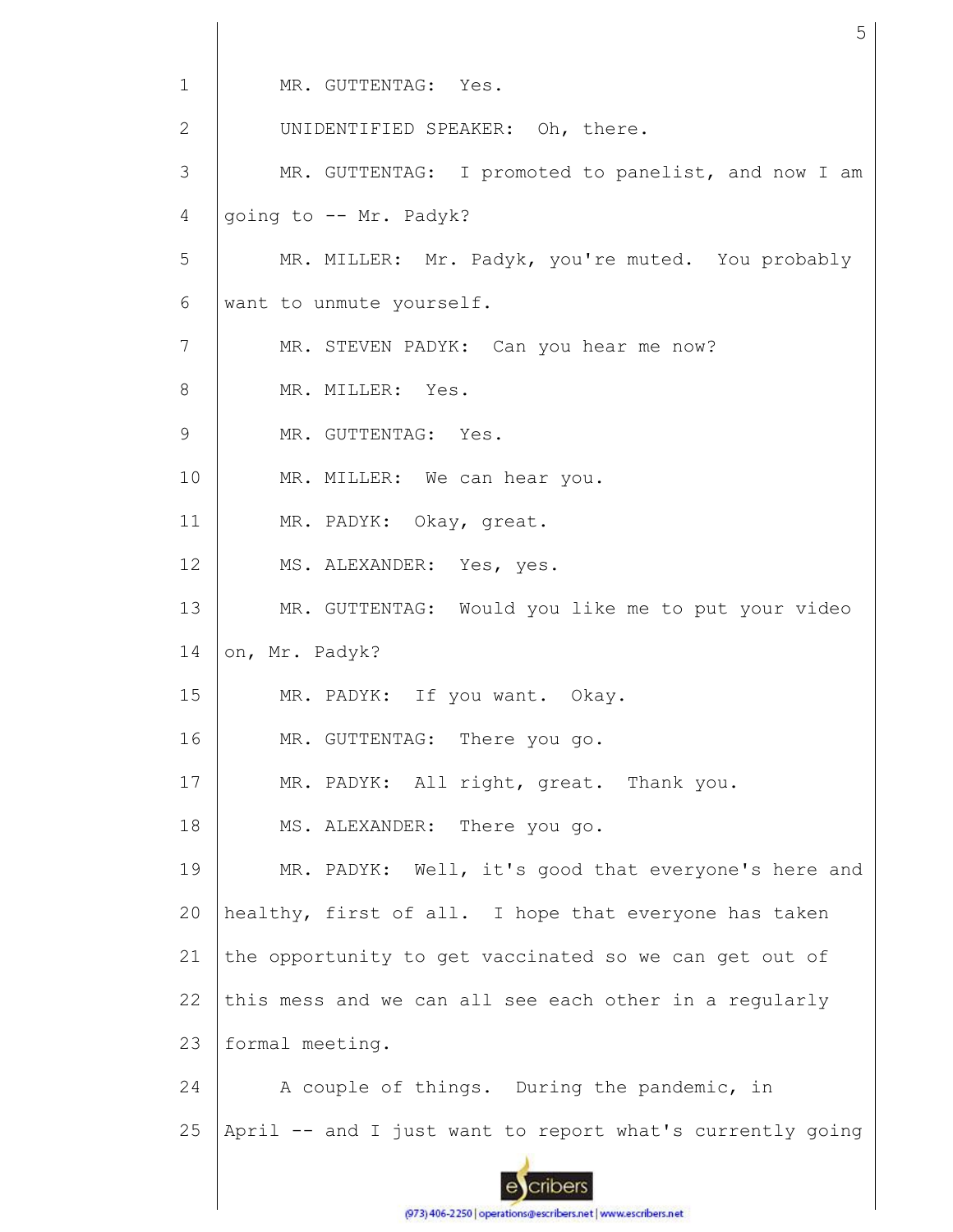1 2 3 4 5 6 7 on in the State of New York that has an effect on everybody. New York State has raised in April the fares on the tunnels and the bridges seven percent, so whoever commutes, it affects everyone. More importantly, the village budgets are coming out. Rockville Center has increased their tax levy charge by 3.9 percent of the real estate tax.

8 9 10 11 12 13 14 15 16 The City of Long Beach, and this is really -- this is on top of all the prior year increases, but this one is just unbelievable. For the coming budget of 2021 to 2022, the tax -- real estate tax increase for a homestead tax increase is 6.33 percent, they're projecting, and a nonhomestead tax increase, which is real estate -- both of them are real estate, is 12.26 percent. On top of that, they're also putting through four percent water increase in the City of Long Beach.

17 18 19 20 21 22 23 24 25 I don't know if everyone's aware, but New York State recently got 13 billion. That's 13 billion dollars from the federal government, of which 2.4 billion of that federal money is for state rent relief, which, according to Newsday, it was in the newspaper, has not -- they have not released a dime. They seem -- that was issued - that was in the article of May 7th, 2021, in Newsday, state rent relief held up, whereas nobody in the state can reasonably come up with a plan on how to send

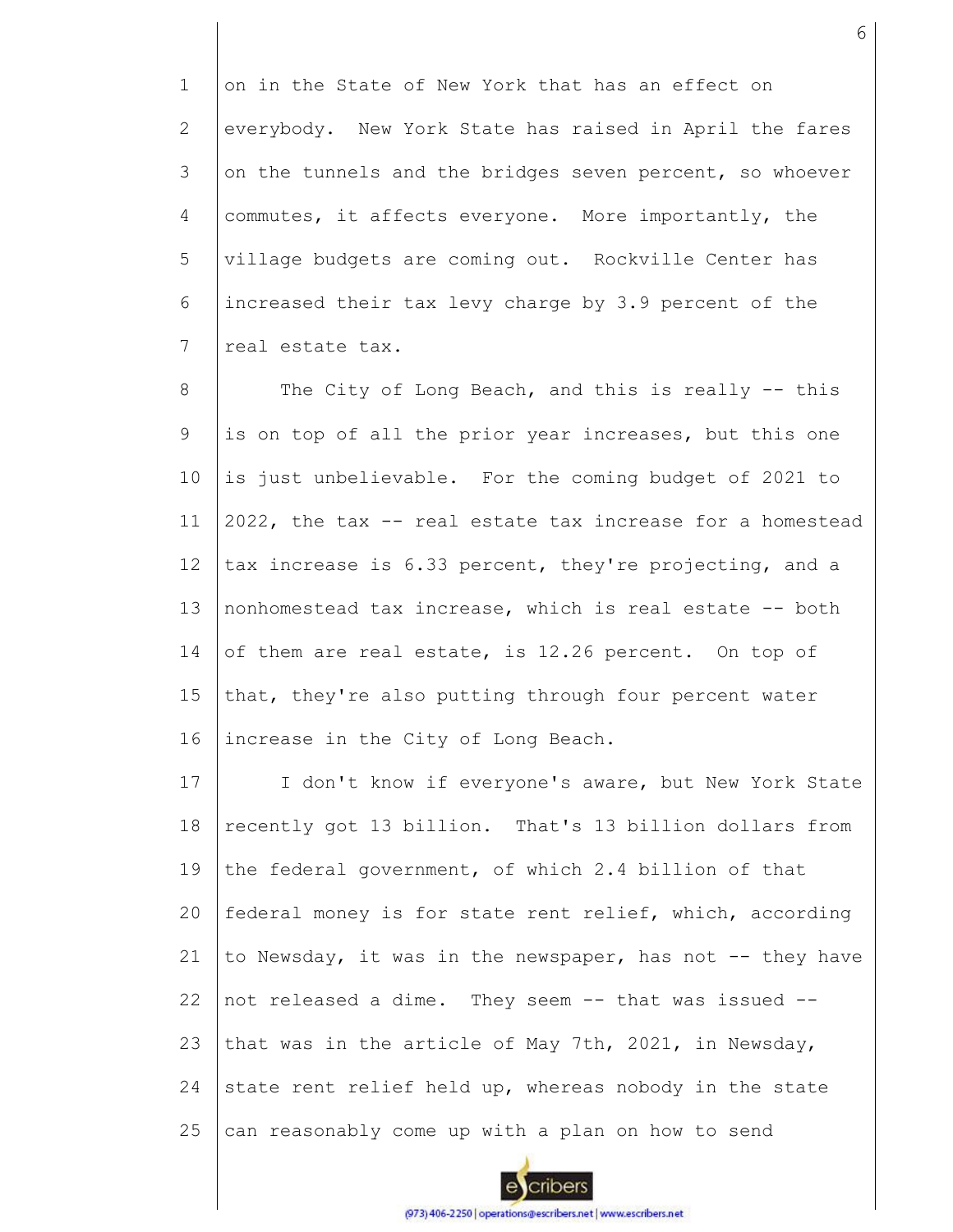1 2 landlords the arrears that are astronomical to help us when -- during this crisis.

3 4 5 6 7 8 9 10 11 12 13 14 15 16 17 18 19 20 21 22 23 24 25 Also I want to point out that Newsday also published another ad that jobless claims on Long Island are down, so the economy on Long Island is picking up tremendously, currently, and I guess that's why the governments are ceasing to take our money in tax dollars increases. So when it comes time to vote, someone's got to sit there and say, look, all these tax increases get passed on to us, to building owners, and with a zero percent rent increase, for old pre-war buildings that need to get maintained, it makes it virtually impossible to maintain a viable, good operating stock, and I wish everyone would truly read these budgets proposed by the villages and the tax relief -- that is the rent relief that is going nowhere in (indiscernible). Thank you. MR. MILLER: Thank you, Steven. Let me just clarify something here. I am aware of the funds that have come from the federal government, but it is not -- MR. RYCHLOWSKI: You're muted. MR. PADYK: I'm sorry. I lost you. MR. MILLER: I'm sorry. I'm not sure where I got lost, so let me just recap. MR. PADYK: Clear. MR. MILLER: I'm very aware of what's happening in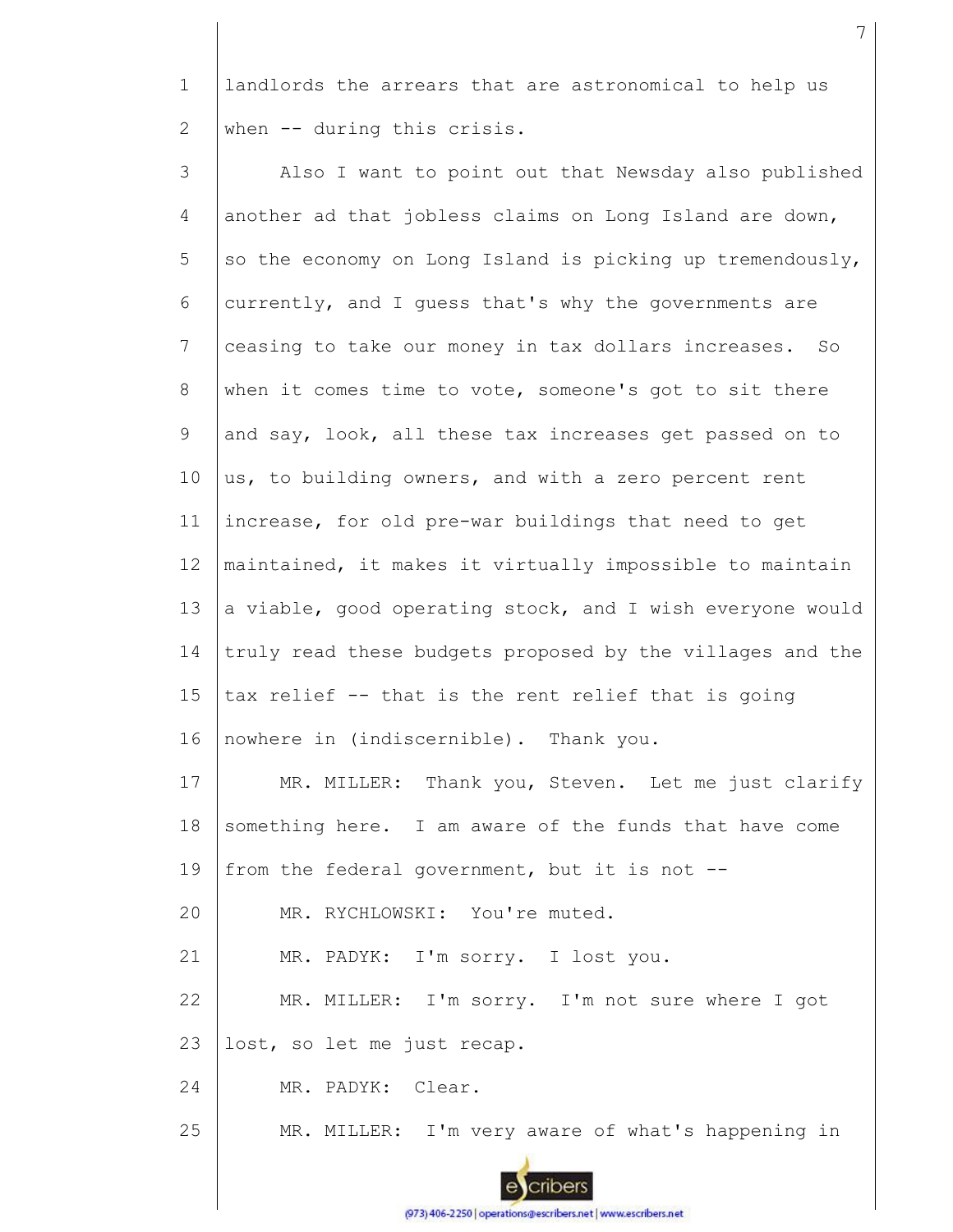1 terms of the money that's coming from the federal government. This time, it's really not the state. The 2 3 federal government has not given clear guidelines as to 4 how the money can be used, so that's what the hold-up is, 5 is not the state this time. I know the state can -- 6 MR. PADYK: According to the article -- I beg to 7 differ. According to the article in Newsday, the rent 8 relief money was given to the state for the state to come 9 up with a plan to disperse it. That's what the article 10 says, and I'm repeating -- MR. MILLER: I'm aware what the article says, but 11 12 I'm just telling you what is happening in the background. 13 MR. PADYK: Okay, well, either way, that doesn't 14 help us. 15 MR. MILLER: I know (indiscernible) coming out. 16 MR. PADYK: It doesn't help us, you know? That's 17 like putting the carrot out there and saying you can't 18 eat it. MR. MILLER: Right. I got it. Point taken, point 19 20 taken. 21 MR. PADYK: Anyway, but it's also all the city and 22 the village rent increases and everything else, too, 23 that's affecting us, and as everybody knows, given the fact that the federal government gave an extra \$300 and 24 25 at one time \$600 unemployment benefit, you couldn't order cribers

8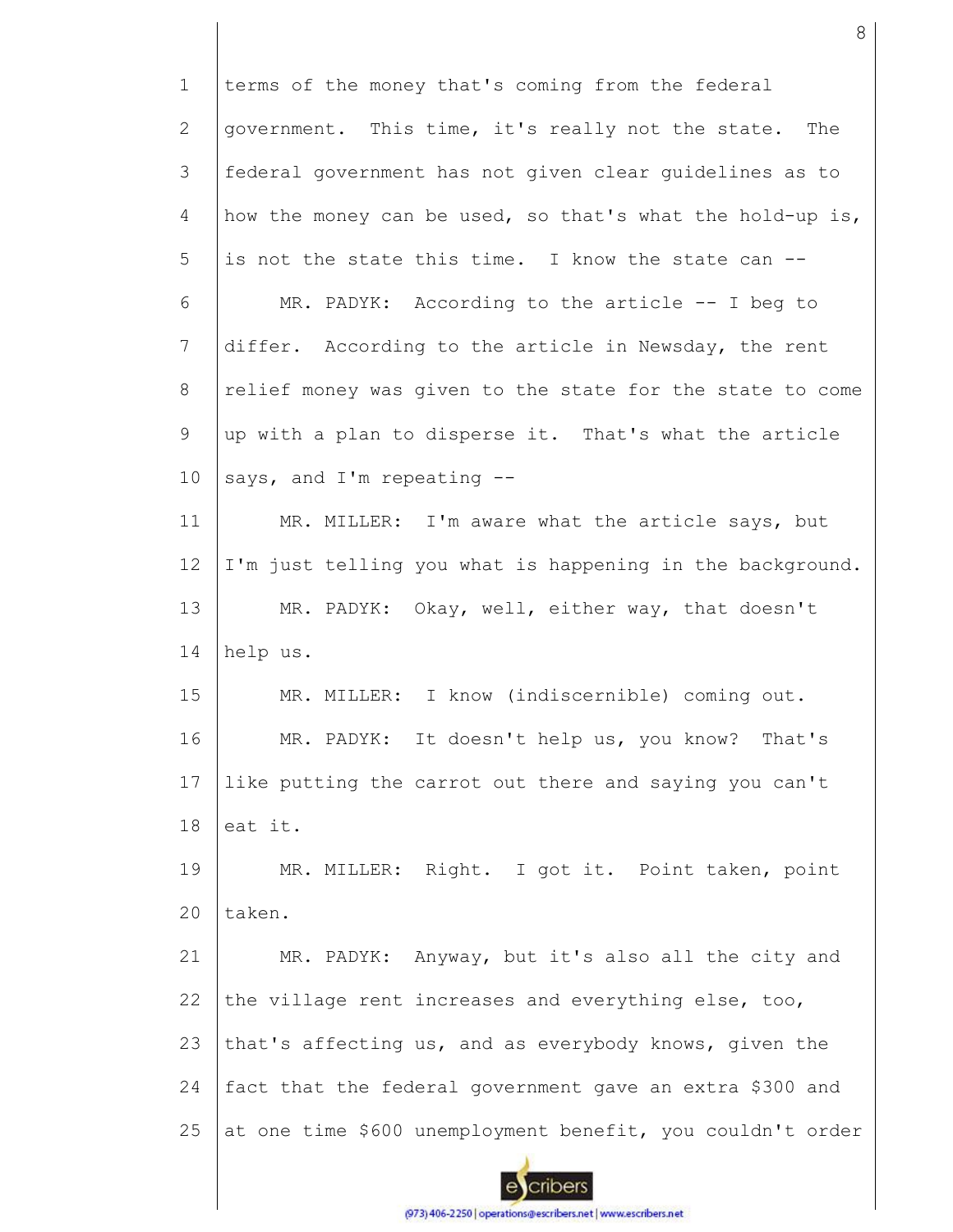1 2 3 4 5 6 7 8 9 10 11 12 13 14 15 16 17 18 19 20 21 22 23 24 25 a supply and get it delivered because everybody stayed at home -- made more money at home than work, so that in itself has made a pent-up problem in getting supplies because the supply chain was broken. So the demand is great, so now the prices for us to buy supplies is increasing rapidly. That's a fact. Did I lose you guys? MR. MILLER: No, no. We hear you okay. MR. PADYK: Oh, okay. MS. HARRIS-MARCHESI: Just one point I'd like to make about the unemployment rate, and I hear you, Mr. Padyk, definitely about the increase in things like wood and steel and supplies. That affects my household, but to do with the unemployment rate, the unemployment rate in the United States is actually pretty dishonest, the way that they calculate it, because if you move off of receiving unemployment funds, you're no longer counted as unemployed, even though you still may be unemployed. So if somebody's been unemployed for three years, they're not counted as being unemployed -- MR. PADYK: But then they may not be searching for work either, so we could go back and forth on that. MS. HARRIS-MARCHESI: But --MR. PADYK: They just may say I'm retired. I'm not going back, too.

9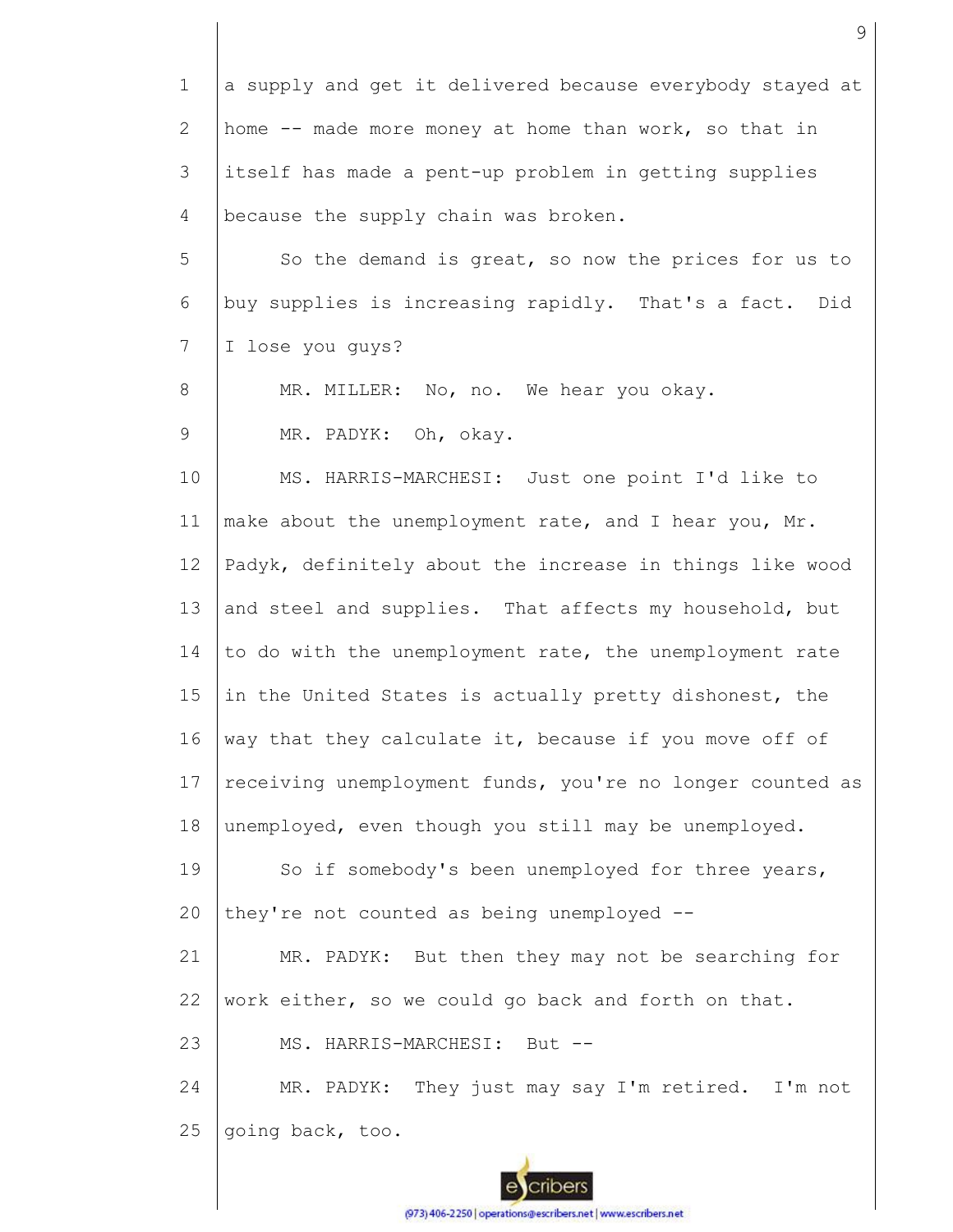| $\mathbf 1$    | MS. HARRIS-MARCHESI: That's not always -- that's          |
|----------------|-----------------------------------------------------------|
| $\overline{2}$ | not always the case. I'm just making --                   |
| 3              | MR. PADYK: Okay, but we don't know what the case          |
| 4              | This is how it's reported.<br>is.                         |
| 5              | MS. HARRIS-MARCHESI: Exactly. I'm just making a           |
| 6              | point. I'm just making --                                 |
| 7              | MR. PADYK: I understand, but this is how it's             |
| 8              | reported. This is how it's been done year after year      |
| $\mathsf 9$    | after year. The fact of the matter is, when I needed to   |
| 10             | order appliances, I couldn't take it anymore. I called    |
| 11             | the manager at the P.C. Richard warehouse, and I said,    |
| 12             | you know, it's been three weeks to get a stove shipped,   |
| 13             | and he told me point blank, my staff left because         |
| 14             | unemployment benefits, which is more than I can pay them, |
| 15             | and so I am limited to how I can ship things.             |
| 16             | Now, that has caused a major problem in price             |
| 17             | escalation and also delivery and, again, to maintaining   |
| 18             | the product.                                              |
| 19             | MS. HARRIS-MARCHESI: Well, I think one of the             |
| 20             | things to do with supply chain, actually, where you're    |
| 21             | not exactly correct, has to do with the manufacturing of  |
| 22             | things, particularly that are in China and otherwise,     |
| 23             | $but --$                                                  |
| 24             | MR. PADYK: But there's nobody in the warehouse.           |
| 25             | You missed the point.                                     |
|                |                                                           |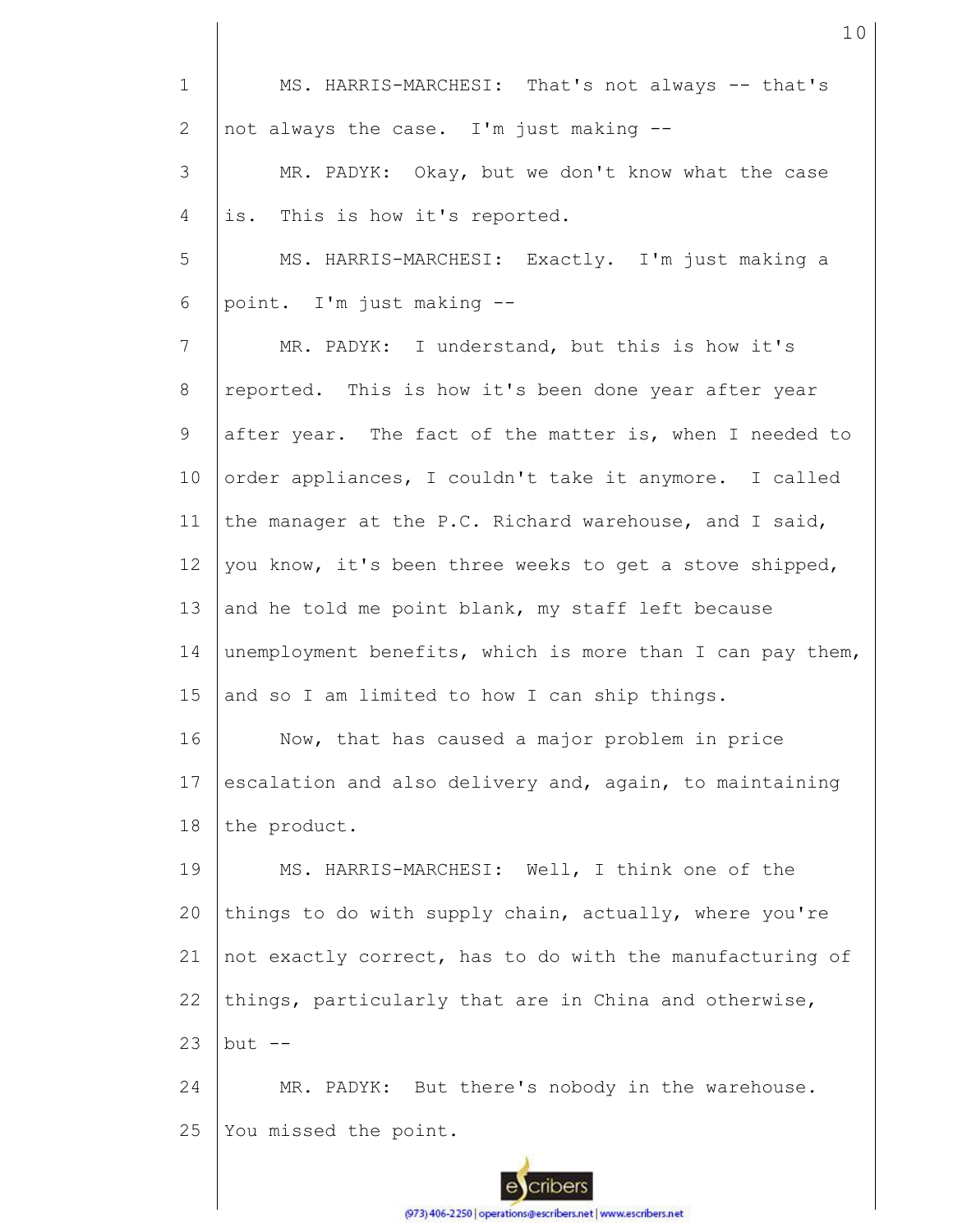| $\mathbf{1}$   | MS. HARRIS-MARCHESI: Please stop interrupting.            |
|----------------|-----------------------------------------------------------|
| $\mathbf{2}$   | MR. PADYK: You missed the point.                          |
| 3              | MS. HARRIS-MARCHESI: Please stop interrupting me.         |
| $\overline{4}$ | Let me finish what I'm saying. I did not interrupt you.   |
| 5              | There has been a huge problem in China to do with a lot   |
| $\sqrt{6}$     | of the chips that are made that go into a lot of the      |
| 7              | different appliances and also the ability to make things  |
| 8              | in China and other countries where COVID really hit       |
| 9              | probably heavier than here.                               |
| 10             | MR. PADYK: Again, that may be true, but I'm telling       |
| 11             | you directly, from the source of the warehouses, we have  |
| 12             | the appliances. We can't deliver them on time because     |
| 13             | the people are at home collecting a \$600 unemployment    |
| 14             | (indiscernible) benefit that's more than I can pay them.  |
| 15             | That's just a fact, so we can argue back and forth, but I |
| 16             | live this every day. You don't, so I'm telling you what   |
| 17             | the reality is.                                           |
| 18             | MR. RYCHLOWSKI: I think it's rather astounding that       |
| 19             | you're saying the reason for high unemployment is because |
| 20             | people are too lazy, essentially, and the opinion of --   |
| 21             | MR. PADYK: The president was on TV today --               |
| 22             | MR. RYCHLOWSKI: -- the opinion -- can you let             |
| 23             | someone else speak?                                       |
| 24             | MR. PADYK: Go ahead.                                      |
| 25             | MR. RYCHLOWSKI: The opinion of one P.C. Richard           |
|                |                                                           |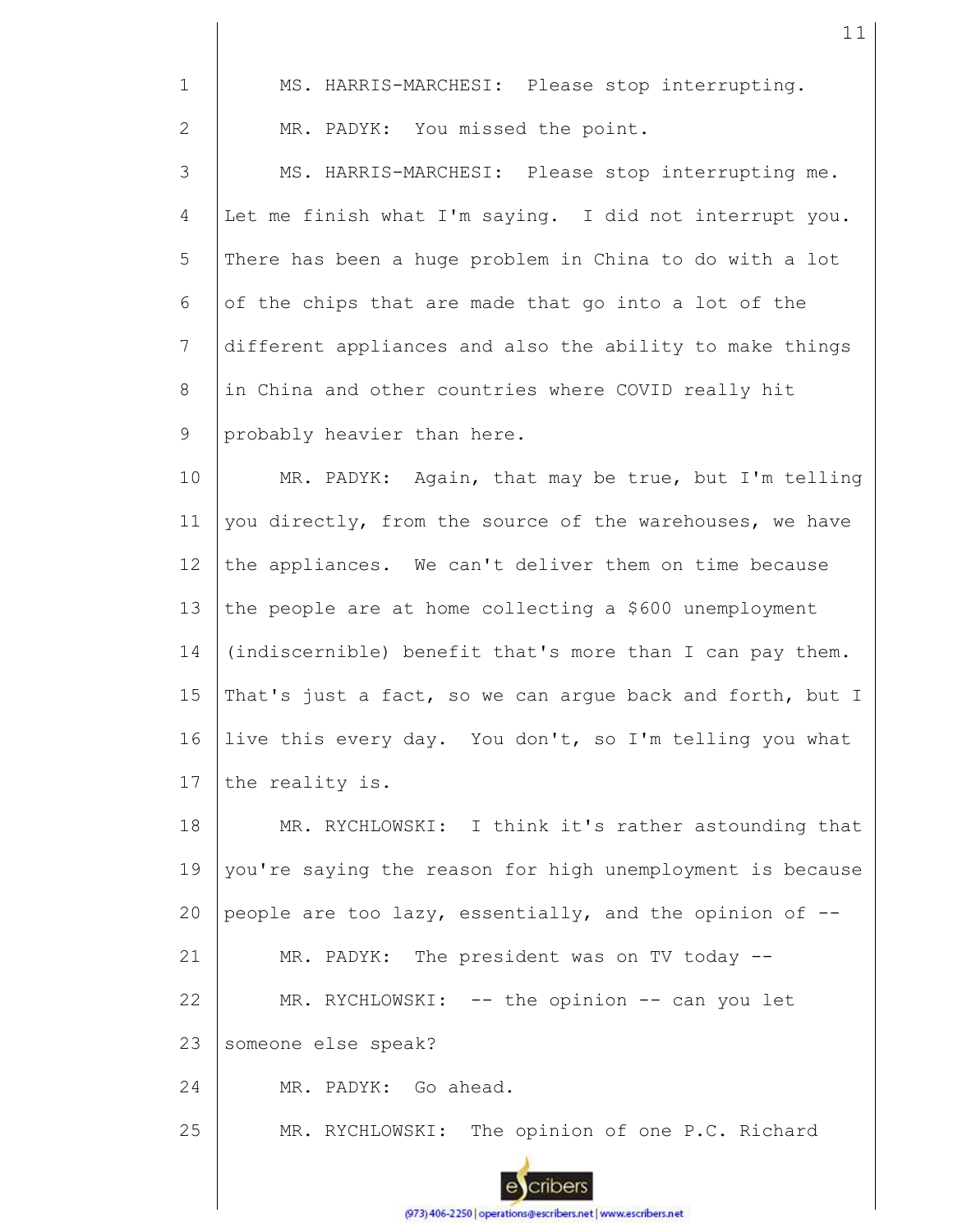1 manager doesn't equate to a lot. MR. PADYK: Excuse me. The president was on TV 2 3 today, and even he admitted that the enhanced 4 unemployment people are keeping people from going back to 5 work. He even admitted it, so it's not just me. That's 6 the top dog. 7 MR. MILLER: Okay. Folks, I think the point is well taken on both sides. 8 9 MR. PADYK: Thank you. 10 MR. MILLER: So let's -- MR. COHEN: Just hand it off, just hand it off. 11 12 There are seven million jobs that are unfulfilled out 13 there, so that's some indication. 14 MR. MILLER: Is there anyone else ready set to 15 speak? 16 MR. PADYK: I guess that's me. 17 MR. MILLER: I got you. 18 MR. FERRARA: No, no, no. This is James --19 MR. MELKONIAN: May I ask a question? MR. MILLER: Go ahead. 20 21 MR. MELKONIAN: Just wondering if the Long Beach landlords got any of the PPP loans that turned out to be 22 23 grants. 24 MR. PADYK: (Indiscernible) was exempt from it. 25 MR. COHEN: He can't get it. Landlords can't get cribers

12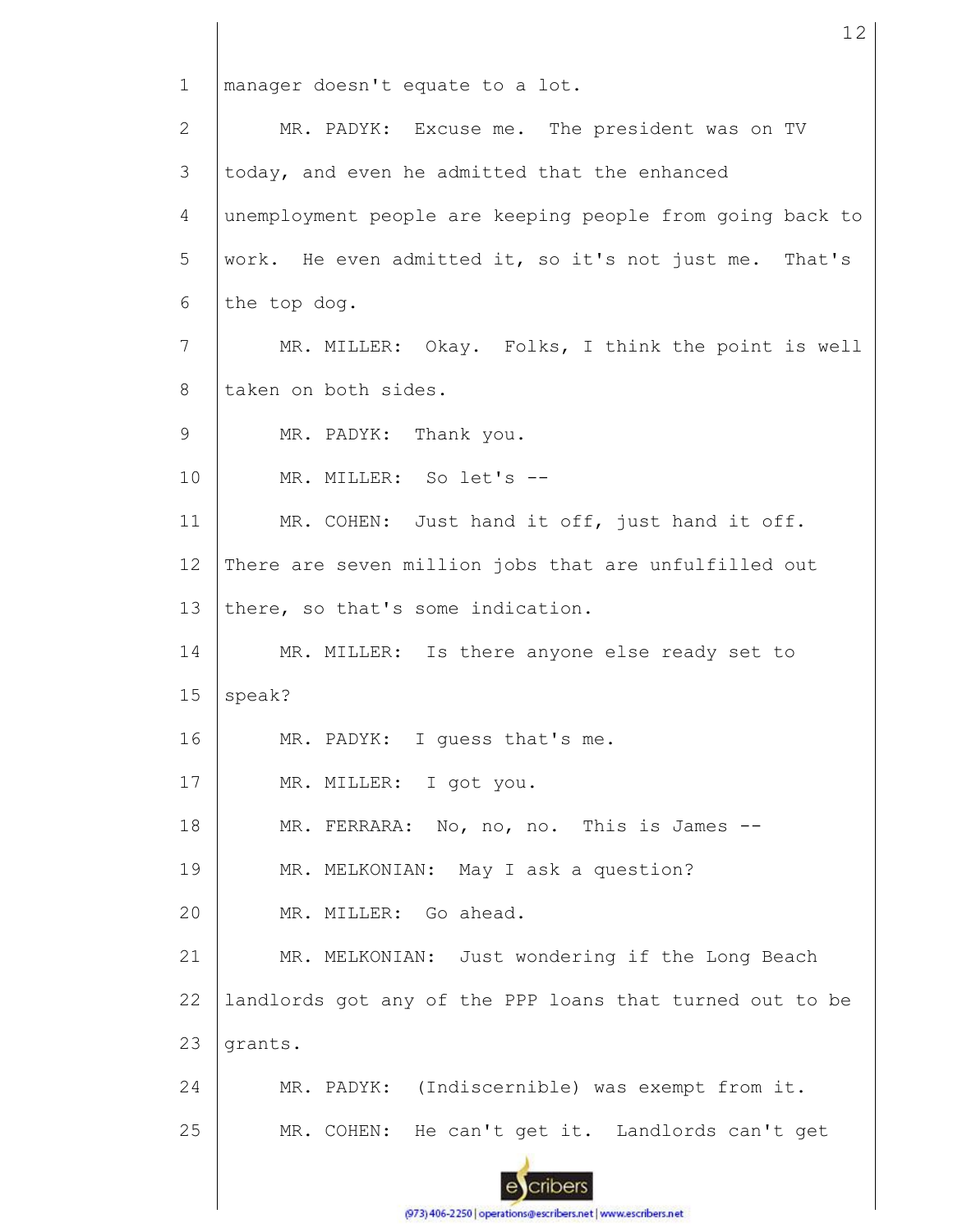1 2 3 4 5 6 7 8 9 10 11 12 13 14 15 16 17 18 19 20 21 22 23 24 25 the PPP. MR. PADYK: Real estate's exempt from it. Congress purposely wrote it in because it's wrong. MR. MILLER: Okay. Anyone else? All right. Are there any other matters? MR. RYCHLOWSKI: Did we have a letter from Legislator Boyne which was not read into the record? MR. FERRARA: Yes. We have no more speakers. We have a letter from Legislator Boyne. This was a letter emailed to the Nassau County Rent Guideline Board, dated March 23rd, 2021, addressed to Mr. Miller. "Dear Mr. Miller, the year 2020 was a trying time for our county as we dealt with the widespread consequences of COVID-19. To date, there have been 161,408 confirmed cases of COVID-19 in Nassau County, including 3,017 COVID-related deaths. Although infection rates and fatalities have thankfully decreased in 2021, our residents continue to bear the medical and economic burdens of this ongoing pandemic. Many families are coping with reduced incomes while still trying to provide for their loved ones. A rent increase for upcoming one- and two-year leases would be a crushing hardship for families who are just beginning to recover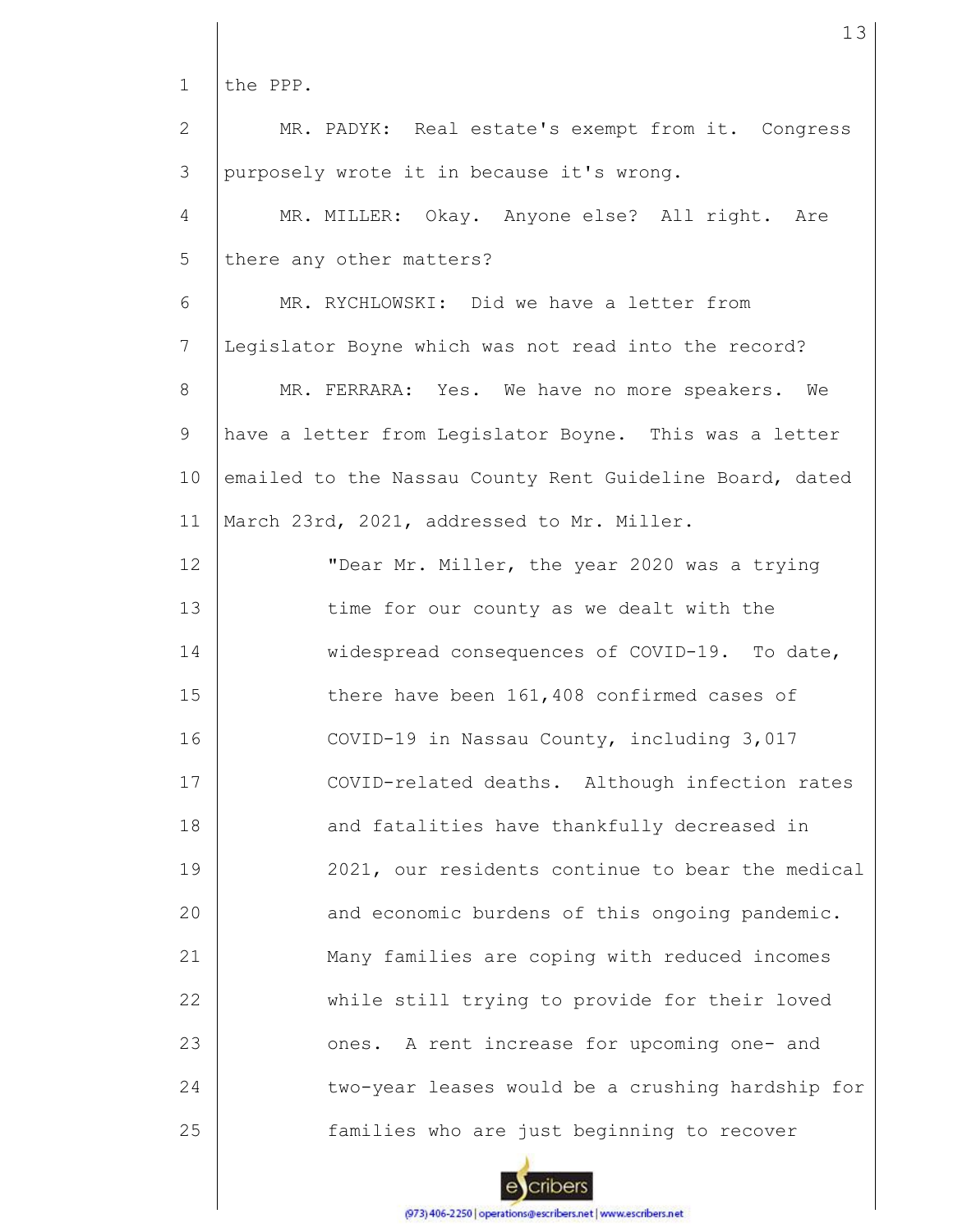1 2 3 4 5 6 7 8 9 10 11 12 13 14 15 16 17 18 19 20 21 22 23 24 25 amidst this pandemic. Therefore, I ask that there be no rent increases for the 2021/2022 period of consideration. I am confident that doing so will allow families to remain in their homes as tenants throughout the upcoming years. I thank you for your attention to this matter sincerely." MR. MILLER: Thank you. Thank you, Mr. Ferrara. Any other matters? Okay. Our next meeting is going to be on Monday, May 24th. It will be starting at 7:30. There being no other comments on matters, do I have a motion for adjournment? MS. HARRIS-MARCHESI: Motion for adjournment. MR. STEIN: Seconded. MR. MILLER: Seconded by? MR. STEIN: I second. MR. RYCHLOWSKI: Aye. MR. MILLER: Barry seconded. All in favor, aye? IN UNISON: Aye. MR. MILLER: Thank you all, ladies and gentlemen. Be safe, and we'll see you on the 24th. Thanks again. MR. STEIN: Stay well, Michael. Thank you. [END RECORDING]

(973) 406-2250 | operations@escribers.net | www.escribers.net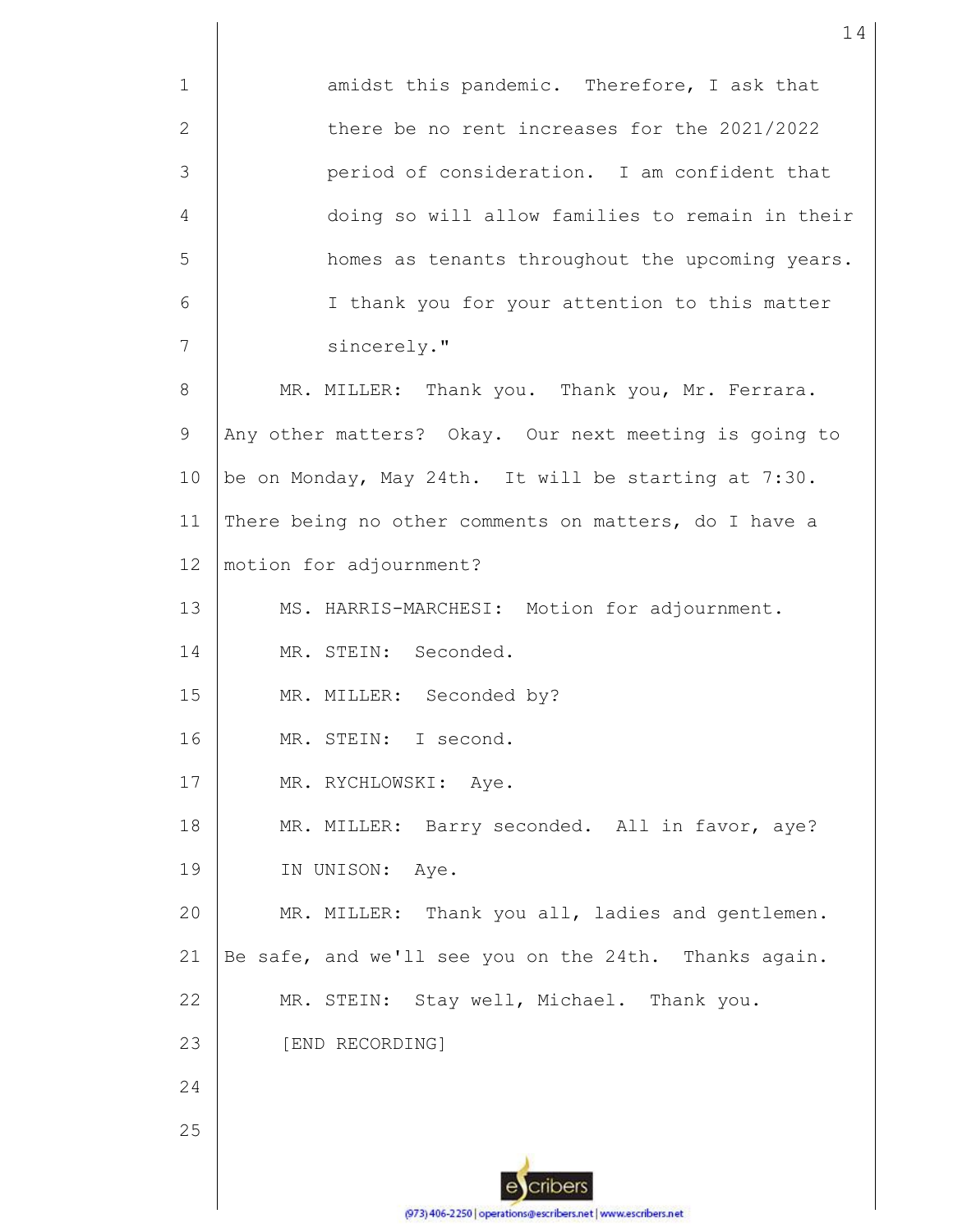| $\mathbf{1}$   | CERTIFICATION                                                 |
|----------------|---------------------------------------------------------------|
| $\mathbf{2}$   | The prior proceedings were transcribed from audio             |
| 3              | files and have been transcribed to the best of my             |
| $\overline{4}$ | ability. I further certify that I am not connected by         |
| 5              | blood, marriage or employment with any of the parties         |
| 6              | herein nor interested directly or indirectly in the           |
| 7              | matter transcribed.                                           |
| 8              |                                                               |
| $\mathsf 9$    | Signature                                                     |
| 10             | Alixandele                                                    |
| 11             |                                                               |
| 12             | Date May 17, 2021                                             |
| 13             |                                                               |
| 14             |                                                               |
| 15             |                                                               |
| 16             |                                                               |
| 17             |                                                               |
| 18             |                                                               |
| 19             |                                                               |
| 20             |                                                               |
| 21             |                                                               |
| 22             |                                                               |
| 23             |                                                               |
| 24             |                                                               |
| 25             |                                                               |
|                | ecribers                                                      |
|                | (973) 406-2250   operations@escribers.net   www.escribers.net |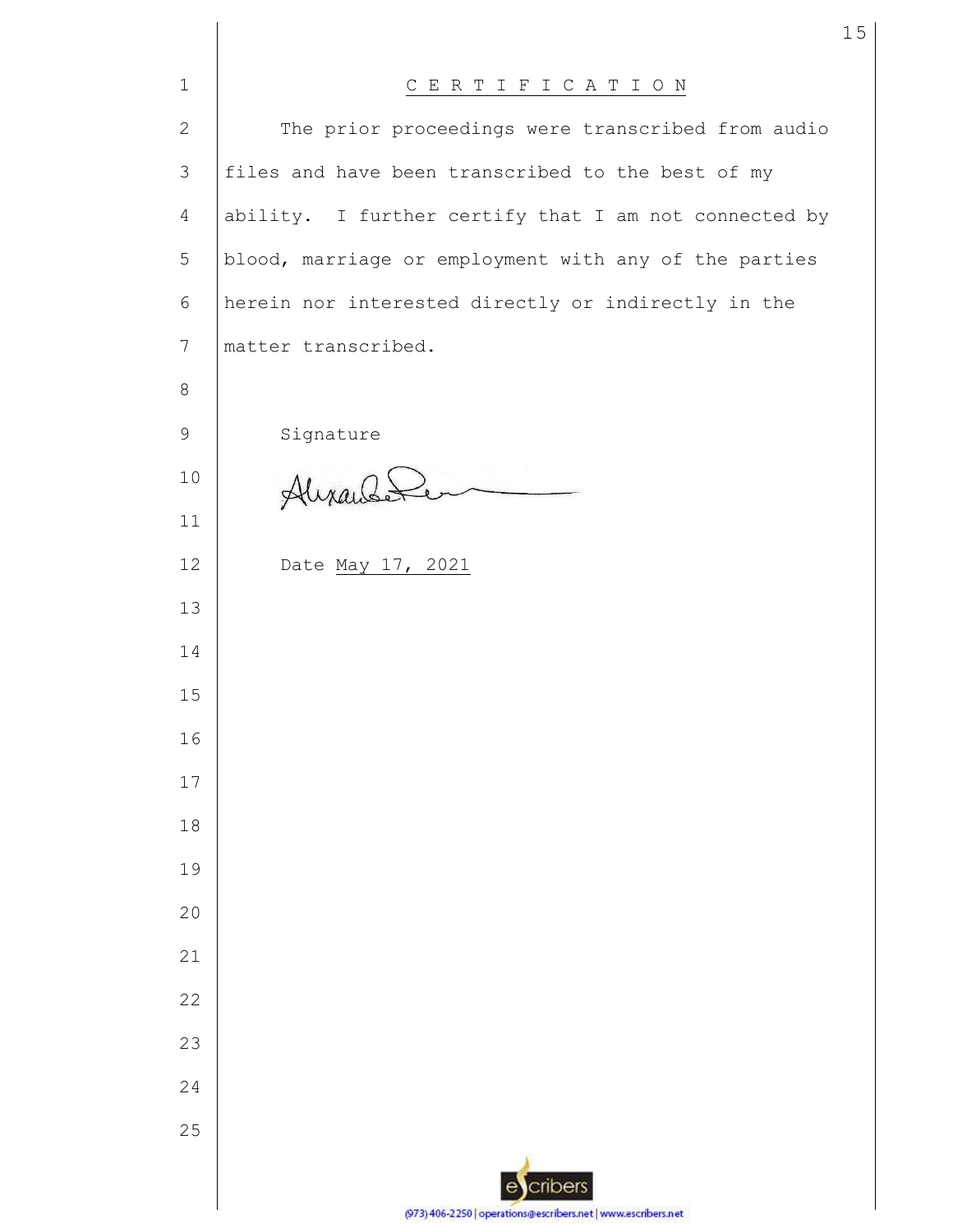|                                      | 14:1                          | 6:1;12:8               | Clear $(2)$                     | 13:1                     |
|--------------------------------------|-------------------------------|------------------------|---------------------------------|--------------------------|
| \$                                   | <b>ANDREW (1)</b>             | Boyne $(2)$            | 7:2;8:3                         | deaths(1)                |
|                                      | 2:9                           | 13:7,9                 | <b>COHEN</b> (4)                | 13:1                     |
| \$300(1)                             | Andy $(1)$                    | bridges(1)             | 2:9,9;12:1,2                    | decreased (1)            |
| 8:2                                  | 2:9                           | 6:3                    | collecting $(1)$                | 13:1                     |
| \$600(2)                             | anymore (1)                   | broken(1)              | 11:1                            | definitely (1)           |
| 8:2;11:1                             | 10:1                          | 9:4                    | coming $(4)$                    | 9:1                      |
|                                      | appliances (3)<br>10:1;11:1,7 | budget(1)<br>6:1       | 6:1,5;8:1,1<br>commencing $(1)$ | deliver $(1)$<br>11:1    |
| I                                    | approve $(2)$                 | budgets $(2)$          | 3:1                             | delivered $(1)$          |
|                                      | 4:1,1                         | 6:5;7:1                | comments (1)                    | 9:1                      |
| [END (1)]                            | April (2)                     | building $(1)$         | 14:1                            | delivery (1)             |
| 14:2                                 | 5:2;6:2                       | 7:1                    | commutes $(1)$                  | 10:1                     |
| [START(1)]                           | argue(1)                      | buildings (1)          | 6:4                             | demand $(1)$             |
| 2:1                                  | 11:1                          | 7:1                    | conducting $(1)$                | 9:5                      |
|                                      | arrears(1)                    | burdens $(1)$          | 3:1                             | designated $(1)$         |
| $\mathbf A$                          | 7:1                           | 13:2                   | confident (1)                   | 3:2                      |
| ability $(2)$                        | article (5)                   | buy $(1)$              | 14:3                            | determine (1)            |
| 4:2;11:7                             | 6:2;8:1,6,7,9                 | 9:6                    | confirmed (1)                   | 3:1                      |
| accommodations (1)                   | associate $(1)$               |                        | 13:1                            | DHCR(2)                  |
| 3:1                                  | 3:4                           | $\mathbf C$            | Congress (1)                    | 3:5,7                    |
| according(3)                         | astounding $(1)$              |                        | 13:2                            | DHCR's $(1)$             |
| 6:2;8:6,7                            | 11:1                          | calculate (1)          | consequences <sub>(1)</sub>     | 3:2                      |
| Act(1)                               | astronomical (1)              | 9:1                    | 13:1                            | differ $(1)$             |
| 3:1                                  | 7:1                           | called (1)             | consideration (1)               | 8:7                      |
| actually(2)                          | attention (1)                 | 10:1                   | 14:3                            | different (1)            |
| 9:1;10:2                             | 14:6                          | can (13)               | continue (1)                    | 11:7                     |
| ad(1)                                | attorney $(2)$                | 4:3;5:1,2,2,7;6:2;8:4, | 13:1                            | dime(1)                  |
| 7:4                                  | 3:5,7                         | 5;10:1,1;11:1,1,2      | coping $(1)$                    | 6:2                      |
| Adam(3)                              | aware $(4)$                   | carrot $(1)$           | 13:2                            | directive (1)            |
| 2:1,1,2                              | 6:1;7:1,2;8:1                 | 8:1                    | counted $(2)$                   | 3:9                      |
| addressed (1)                        | Aye $(4)$                     | case $(2)$             | 9:1,2                           | directly $(1)$           |
| 13:1                                 | 4:1;14:1,1,1                  | 10:2,3                 | countries (1)                   | 11:1                     |
| adjournment (2)                      |                               | cases $(1)$            | 11:8                            | dishonest $(1)$          |
| 14:1,1                               | B                             | 13:1                   | County (8)                      | 9:1                      |
| adjustments (1)                      |                               | Cathryn (2)            | 2:3;3:1;4:2,3,5;13:1,           | disperse $(1)$           |
| 3:1                                  | Back $(6)$                    | 2:1,1                  | 1,1                             | 8:9                      |
| <b>Administration (1)</b>            | 3:7;4:1;9:2,2;11:1;           | caused (1)             | couple (1)                      | $\log(1)$                |
| 3:2                                  | 12:4                          | 10:1                   | 5:2                             | 12:6                     |
| admitted (2)                         | background (1)                | ceasing $(1)$          | COVID(1)                        | dollars $(2)$<br>6:1:7:7 |
| 12:3,5                               | 8:1                           | 7:7                    | 11:8<br><b>COVID-19 (3)</b>     |                          |
| affecting $(1)$                      | Barry (3)<br>2:2,2;14:1       | Center $(1)$<br>6:5    | 3:1;13:1,1                      | done $(1)$<br>10:8       |
| 8:2                                  | Beach (3)                     | chain $(2)$            | <b>COVID-related (1)</b>        | down(1)                  |
| affects $(2)$                        | 6:1,8;12:2                    | 9:4;10:2               | 13:1                            | 7:4                      |
| 6:4:9:1                              | bear $(1)$                    | Chairman (1)           | crisis $(1)$                    | During $(2)$             |
| again $(3)$                          | 13:1                          | 4:1                    | 7:2                             | 5:2;7:2                  |
| 10:1;11:1;14:2                       | beg(1)                        | chance $(1)$           | crushing $(1)$                  |                          |
| ahead $(9)$                          | 8:6                           | 4:9                    | 13:2                            | E                        |
| 2:1,4,5;3:1,3;4:1,2;                 | beginning $(1)$               | channel $(2)$          | currently (2)                   |                          |
| 11:2;12:2<br><b>ALEXANDER (4)</b>    | 13:2                          | 4:4,6                  | 5:2;7:6                         | eat $(1)$                |
| 2:7,8;5:1,1                          | benefit $(2)$                 | charge $(1)$           |                                 | 8:1                      |
| allow $(1)$                          | 8:2;11:1                      | 6:6                    | D                               | economic (1)             |
| 14:4                                 | benefits $(1)$                | China $(3)$            |                                 | 13:2                     |
| allows (1)                           | 10:1                          | 10:2;11:5,8            | date(1)                         | economy $(1)$            |
| 3:1                                  | billion $(3)$                 | chips $(1)$            | 13:1                            | 7:5                      |
| along $(1)$                          | 6:1,1,1                       | 11:6                   | dated $(1)$                     | effect(1)                |
| 4:1                                  | blank $(1)$                   | City(3)                | 13:1                            | 6:1                      |
|                                      |                               |                        |                                 |                          |
|                                      | 10:1                          | 6:1,8;8:2              | day $(1)$                       | effort(1)                |
| Although (1)                         | Board (8)                     | claims $(1)$           | 11:1                            | 3:1                      |
| 13:1                                 | 2:4,5;3:1;4:2,4,6,9;          | 7:4                    | dealt(1)                        | either $(2)$             |
| always $(2)$<br>10:1,2<br>amidst (1) | 13:1<br>both $(2)$            | clarify $(1)$<br>7:1   | 13:1<br>Dear $(1)$              | 8:1;9:2<br>else $(4)$    |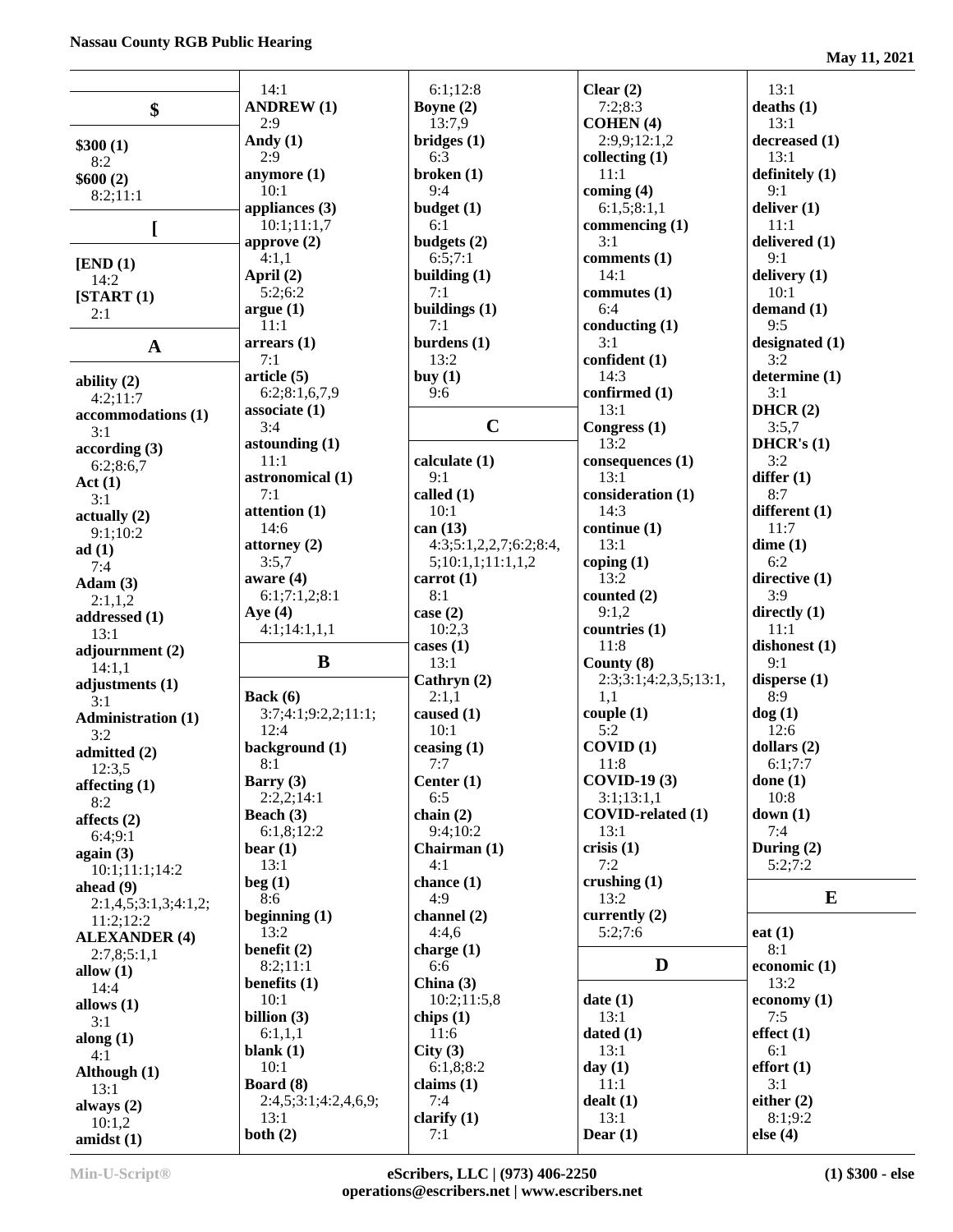## **Nassau County RGB Public Hearing**

**May 11, 2021**

| 8:2;11:2;12:1;13:4   | follow $(1)$               | healthy $(1)$            | 3:2                  | 10:1                     |
|----------------------|----------------------------|--------------------------|----------------------|--------------------------|
| email $(1)$          | 4:1                        | 5:2                      | interrupt $(1)$      | list $(2)$               |
| 4:2                  |                            |                          | 11:4                 |                          |
|                      | formal $(1)$               | hear $(4)$               |                      | 4:1,1                    |
| emailed (1)          | 5:2                        | 5:1,7;9:1,8              | interrupting $(2)$   | listen $(1)$             |
| 13:1                 | forth $(2)$                | hearing $(2)$            | 11:1,3               | 3:2                      |
| <b>Emergency</b> (1) | 9:2;11:1                   | 2:3:3:2                  | into $(2)$           | live $(2)$               |
| 3:1                  | four $(1)$                 | hearings $(3)$           | 11:6;13:7            | 4:4:11:1                 |
| enhanced (1)         | 6:1                        | 3:1,2;4:1                | introduce (2)        | livestream $(1)$         |
| 12:3                 | funds $(2)$                | heavier $(1)$            | 2:4;3:2              | 4:3                      |
| equate $(1)$         | 7:1;9:1                    | 11:9                     | Island $(2)$         | livestreamed (1)         |
| 12:1                 | future $(1)$               | $\text{held}(1)$         | 7:4,5                | 3:2                      |
| escalation (1)       | 4:6                        | 6:2                      | issued $(1)$         | loans(1)                 |
| 10:1                 |                            | help(3)                  | 6:2                  | 12:2                     |
| essentially (1)      | G                          | 7:1;8:1,1                |                      | Long(5)                  |
| 11:2                 |                            | high $(1)$               | ${\bf J}$            | 6:1,8;7:4,5;12:2         |
| estate $(4)$         | Garrett (2)                | 11:1                     |                      | longer $(1)$             |
|                      |                            | hit $(1)$                |                      | 9:1                      |
| 6:1,1,1,7            | 2:1,1                      |                          | James $(5)$          |                          |
| estate's $(1)$       | gave(1)                    | 11:8                     | 3:4,4,7;4:1;12:1     | look $(1)$               |
| 13:2                 | 8:2                        | hold-up $(1)$            | Jeannetta (3)        | 7:9                      |
| even $(3)$           | gentlemen $(2)$            | 8:4                      | 2:6,7,7              | lose $(1)$               |
| 9:1;12:3,5           | 2:2;14:2                   | home $(3)$               | jobless (1)          | 9:7                      |
| evening $(1)$        | given $(3)$                | 9:2,2;11:1               | 7:4                  | lost(2)                  |
| 4:1                  | 8:2,3,8                    | homes $(1)$              | jobs $(1)$           | 7:2,2                    |
| everybody $(3)$      | Good(3)                    | 14:5                     | 12:1                 | lot(3)                   |
| 6:2;8:2;9:1          | 2:7;5:1;7:1                | homestead (1)            | jurisdiction (1)     | 11:5,6;12:1              |
| everyone (3)         | government $(5)$           | 6:1                      | 3:1                  | loved $(1)$              |
| 5:2;6:4;7:1          | 6:1;7:1;8:2,2,3            | hope $(1)$               |                      | 13:2                     |
| everyone's (2)       | governments $(1)$          | 5:2                      | $\mathbf K$          |                          |
| 5:1;6:1              | 7:6                        | household (1)            |                      | M                        |
| exactly $(2)$        | Governor's (1)             | 9:1                      | keep(1)              |                          |
| 10:2,5               | 3:9                        |                          |                      |                          |
|                      |                            | housing $(1)$            | 3:1                  | <b>Mahoney</b> (5)       |
|                      |                            |                          |                      |                          |
| Excuse $(1)$         | grants(1)                  | 3:1                      | keeping (1)          | 2:1,1,1,2,2              |
| 12:2                 | 12:2                       | huge $(1)$               | 12:4                 | $main(1)$                |
| <b>Executive (1)</b> | GRAY(3)                    | 11:5                     | knows $(1)$          | 7:1                      |
| 3:1                  | 2:1,1;4:1                  |                          | 8:2                  | maintained (1)           |
| exempt $(2)$         | $gr$ eat (3)               | I                        |                      | 7:1                      |
| 12:2;13:2            | 5:1,1;9:5                  |                          | L                    | maintaining $(1)$        |
| extra(1)             | guess(2)                   | important $(1)$          |                      | 10:1                     |
| 8:2                  | 7:6;12:1                   | 3:1                      | Ladies $(2)$         |                          |
|                      |                            |                          |                      | major(1)                 |
|                      | guideline(3)               | importantly (1)          | 2:2;14:2             | 10:1                     |
| $\mathbf F$          | 3:1;4:2;13:1               | 6:4                      | landlord $(1)$       | makes $(1)$              |
|                      | Guidelines (5)             | impossible (1)           | 2:2                  | 7:1                      |
| fact $(4)$           | 2:4;3:1;4:4,6;8:3          | 7:1                      | landlords $(3)$      | making (3)               |
| 8:2;9:6;10:9;11:1    | <b>GUTTENTAG (8)</b>       | including $(1)$          | 7:1;12:2,2           | 10:2,5,6                 |
| families $(3)$       | 3:6,6;4:2;5:1,1,1,3,9      | 13:1                     | last(1)              | manager $(2)$            |
| 13:2,2;14:4          | $g$ uys $(1)$              | incomes $(1)$            | 4:1                  | 10:1;12:1                |
| fares $(1)$          | 9:7                        | 13:2                     | later $(1)$          | manufacturing $(1)$      |
| 6:2                  |                            | increase (7)             | 4:1                  | 10:2                     |
| fatalities (1)       | H                          | 6:1,1,1,1;7:1;9:1;       | Law(1)               | Many $(1)$               |
| 13:1                 |                            | 13:2                     | 3:1                  | 13:2                     |
| favor $(1)$          | hand $(2)$                 | increased (1)            | lazy(1)              | March $(1)$              |
| 14:1                 | 12:1,1                     | 6:6                      | 11:2                 | 13:1                     |
| federal (6)          | happening $(2)$            | increases $(5)$          | leases $(2)$         | Marchesi (1)             |
| 6:1,2;7:1;8:1,2,3    |                            | 6:9;7:7,9;8:2;14:2       |                      | 2:1                      |
|                      | 7:2;8:1                    |                          | 3:1;13:2             |                          |
| Ferrara (8)          | hardship $(1)$             | increasing $(1)$         | $left(1\right)$      | <b>MARTIN</b> (1)        |
| 3:4,4,8;4:1,8;12:1;  | 13:2                       | 9:6                      | 10:1                 | 2:1                      |
| 13:8;14:8            | Harris $ (1)$              | indication (1)           | Legislator $(2)$     | Marty $(1)$              |
| finish $(1)$         | 2:1                        | 12:1                     | 13:7,9               | 2:1                      |
| 11:4                 | <b>HARRIS-MARCHESI (9)</b> | indiscernible (4)        | letter $(3)$         | matter $(2)$             |
| first $(2)$          | 2:1;9:1,2;10:1,1,5;        | 7:1;8:1;11:1;12:2        | 13:6,9,9             | 10:9;14:6                |
| 2:3;5:2              | 11:1,3;14:1                | infection $(1)$          | levy(1)              | matters $(3)$            |
| Folks $(1)$<br>12:7  | HCR(1)<br>3:2              | 13:1<br>Instructions (1) | 6:6<br>limited $(1)$ | 13:5;14:1,9<br>May $(7)$ |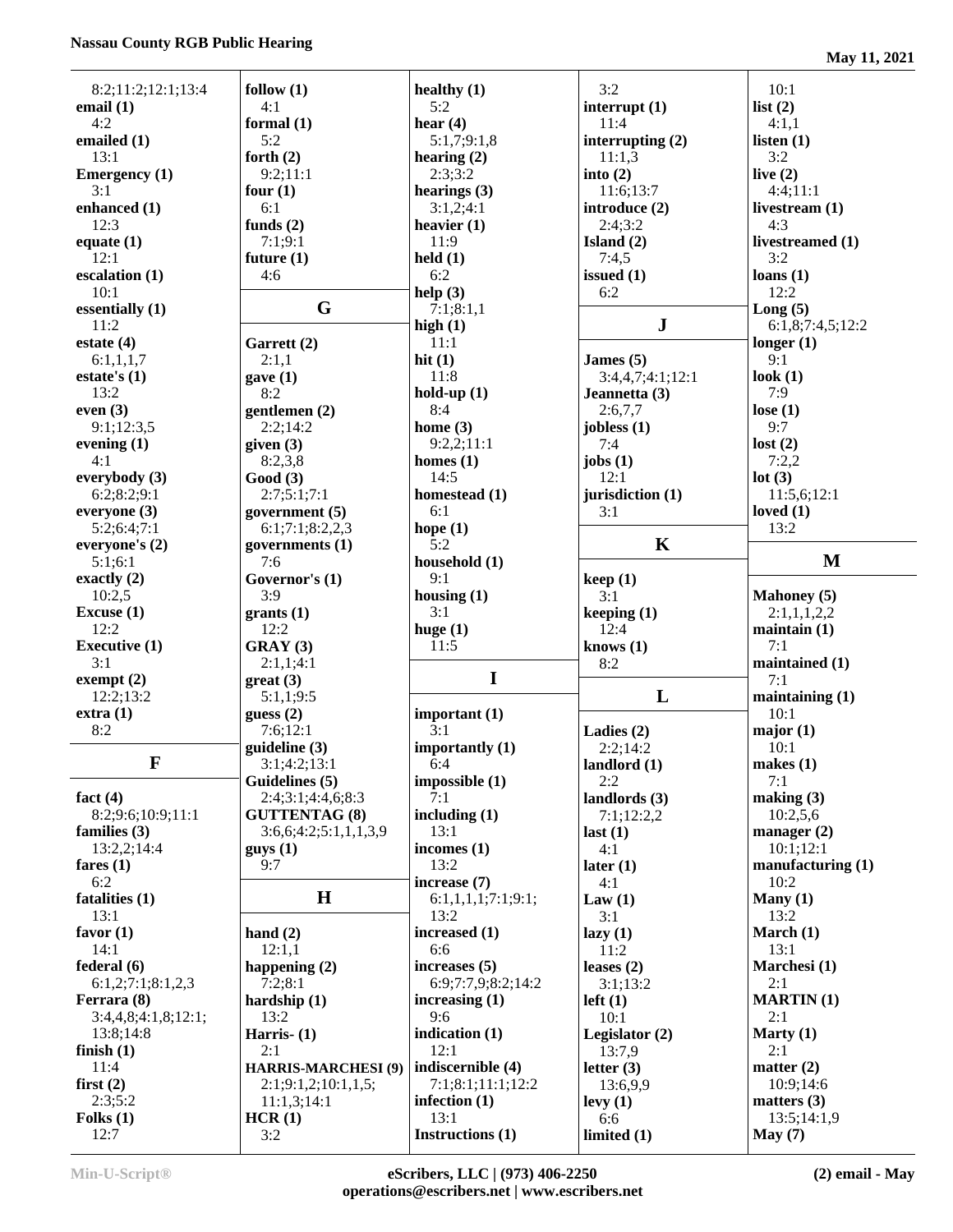## **Nassau County RGB Public Hearing**

**May 11, 2021**

| 6:2;9:1,2,2;11:1;             | 6:2                           | 5:3                    | 7:3                    | 2:3;3:1,1,2;4:2,4,6;    |
|-------------------------------|-------------------------------|------------------------|------------------------|-------------------------|
| 12:1:14:1                     | next(1)                       | particularly (1)       | purposely (1)          | 6:2,2;7:1,1;8:2,7;13:1, |
| medical $(1)$                 | 14:9                          | 10:2                   | 13:3                   | 2:14:2                  |
| 13:1                          | nobody(2)                     | passed (1)             | pursuant (1)           | repeating $(1)$         |
| meeting (4)                   | 6:2;10:2                      | 7:9                    | 3:1                    | 8:1                     |
| 3:2;4:1;5:2;14:9              | nonhomestead (1)              | pay $(2)$              | put(1)                 | report(1)               |
| Meetings (3)                  | 6:1                           | 10:1;11:1              | 5:1                    | 5:2                     |
| 3:1,2;4:4                     | note(1)                       | PC(2)                  | putting $(2)$          | reported $(2)$          |
| <b>MELKONIAN (4)</b>          | 3:2                           | 10:1;11:2              | 6:1;8:1                | 10:4,8                  |
| 2:1,1;12:1,2                  | notice $(1)$                  | $pent-up(1)$           |                        | residents $(1)$         |
| member $(9)$                  | 3:1                           | 9:3                    | $\mathbf R$            | 13:1                    |
| 2:1,1,1,2,2,2,2,8,9           | nowhere (1)                   | people $(4)$           |                        | response $(1)$          |
| members $(3)$                 | 7:1                           | 11:1,2;12:4,4          | raised $(1)$           | 3:9                     |
| 2:5;3:2;4:9                   |                               | percent(6)             | 6:2                    | retired $(1)$           |
| mess(1)                       | $\mathbf 0$                   | 6:1,1,1,3,6;7:1        | rapidly $(1)$          | 9:2                     |
| 5:2                           |                               | period(1)              | 9:6                    | review $(1)$            |
| <b>MICHAEL (4)</b>            | October (1)                   | 14:3                   | rate $(3)$             | 4:9                     |
| 2:2;3:6,6;14:2                | 3:1                           | picking(1)             | 9:1,1,1                | Richard (2)             |
| Mike $(1)$                    | off(3)                        | 7:5                    | rates $(2)$            | 10:1;11:2               |
| 2:2                           | 9:1;12:1,1                    | plan $(2)$             | 3:1;13:1               | right $(4)$             |
| Miller $(29)$                 | Office (1)                    | 6:2:8:9                | rather $(1)$           | 4:1;5:1;8:1;13:4        |
| 2:2,2,2;4:1,1,2,8;5:1,        | 3:2                           | please $(7)$           | 11:1                   | Rob(2)                  |
| 5,8;7:1,2,2;8:1,1,1;9:8;      | old(1)                        | 2:5;3:2,3;4:1,2;11:1,  | read $(3)$             | 2:1,2                   |
| 12:1,1,1,2,7;13:1,1,4;        | 7:1                           | 3                      | 3:2;7:1;13:7           | <b>ROBERT</b> (1)       |
| 14:1,1,2,8                    | one $(6)$                     | point $(9)$            | ready $(1)$            | 2:1                     |
| million $(1)$                 | 4:1;6:9;8:2;9:1;10:1;         | 7:3;8:1,1;9:1;10:1,2,  | 12:1                   | Rockville (1)           |
| 12:1                          | 11:2                          | 6;11:2;12:7            | real $(5)$             | 6:5                     |
| minutes(1)                    | one- $(1)$                    | posted $(1)$           | 6:1,1,1,7;13:2         | <b>RYCHLOWSKI</b> (11)  |
| 4:1                           | 13:2                          | 3:2                    | reality $(1)$          | 2:1,1,1,2,2;7:2;11:1,   |
| missed $(2)$                  | ones $(1)$                    | PPP $(2)$              | 11:1                   | 2,2;13:6;14:1           |
| 10:2;11:2                     | 13:2                          | 12:2;13:1              | really $(3)$           |                         |
| mitigate (1)                  | ongoing $(1)$                 | president(2)           | 6:8:8:2:11:8           | S                       |
| 3:1                           | 13:2                          | 11:2;12:2              | reason $(1)$           |                         |
| Monday (1)                    | Open $(1)$                    | prety(1)               | 11:1                   | safe $(2)$              |
| 14:1                          | 3:1                           | 9:1                    | reasonably $(1)$       | 3:1;14:2                |
| money $(6)$                   | operating (1)                 | $pre-war(1)$           | 6:2                    | saying $(3)$            |
| 6:2;7:7;8:1,4,8;9:2           | 7:1                           | 7:1                    | recap(1)               | 8:1;11:1,4              |
| More $(5)$                    | opinion $(3)$                 | price(1)               | 7:2                    | searching $(1)$         |
| 6:4;9:2;10:1;11:1;            | 11:2,2,2                      | 10:1                   | receiving $(1)$        | 9:2                     |
| 13:8                          | opportunity (1)               | prices(1)              | 9:1                    | second $(1)$            |
| morning $(1)$                 | 5:2                           | 9:5                    | recently $(1)$         | 14:1                    |
| 2:7                           | Order $(3)$                   | prior(1)               | 6:1                    | seconded $(3)$          |
| Motion (3)                    | 3:1;8:2;10:1                  | 6:9                    | recognize $(1)$        | 14:1,1,1                |
| 4:1;14:1,1                    | otherwise $(1)$               | probably $(2)$         | 4:2                    | section $(1)$           |
|                               | 10:2                          | 5:5;11:9               |                        | 3:2                     |
| move $(1)$<br>9:1             | out $(7)$                     | problem(3)             | record $(1)$<br>13:7   | seem $(1)$              |
|                               | 5:2;6:5;7:3;8:1,1;            | 9:3;10:1;11:5          |                        | 6:2                     |
| muted $(2)$<br>5:5;7:2        | 12:1,2                        | product(1)             | recorded $(1)$<br>4:5  | send $(1)$              |
|                               | over $(3)$                    | 10:1                   | <b>RECORDING</b> ] (2) | 6:2                     |
| ${\bf N}$                     | 3:1;4:1,1                     | projecting(1)          |                        | senior $(1)$            |
|                               | owners $(2)$                  | 6:1                    | 2:1;14:2               | 3:6                     |
| Nassau (7)                    | 2:9;7:1                       | promoted (1)           | recover(1)<br>13:2     | September (1)           |
| 2:3;3:1;4:1,3,5;13:1,         |                               | 5:3                    | reduced $(1)$          | 3:1                     |
|                               | ${\bf P}$                     |                        |                        |                         |
| 1                             |                               | proposed $(1)$<br>7:1  | 13:2                   | set $(1)$<br>12:1       |
| need(1)                       |                               |                        | regularly $(1)$        |                         |
| 7:1                           | Padyk (32)                    | Protection (1)<br>3:1  | 5:2                    | seven $(2)$             |
| needed $(1)$                  | 4:2,2;5:1,1,1,1,1,4,5,        |                        | released $(1)$         | 6:3;12:1                |
| 10:9                          | 7;7:2,2;8:1,1,2,6;9:1,2,      | provide(1)             | 6:2                    | ship $(1)$              |
| New $(4)$                     | 2,9;10:2,3,7;11:1,2,2,2;      | 13:2                   | relief $(5)$           | 10:1                    |
| 3:1;6:1,1,2                   | 12:1,2,2,9;13:2               | public (11)            | 6:2,2;7:1,1;8:8        | shipped $(1)$           |
| Newsday (4)                   | pandemic (3)                  | 2:1,1,2,2,3,8;3:1,1,2, | remain $(2)$           | 10:1                    |
| 6:2,2;7:3;8:7<br>newspaper(1) | 5:2;13:2;14:1<br>panelist (1) | 2;4:2<br>published (1) | 4:5;14:4               | sides $(1)$             |
|                               |                               |                        | Rent $(16)$            | 12:8                    |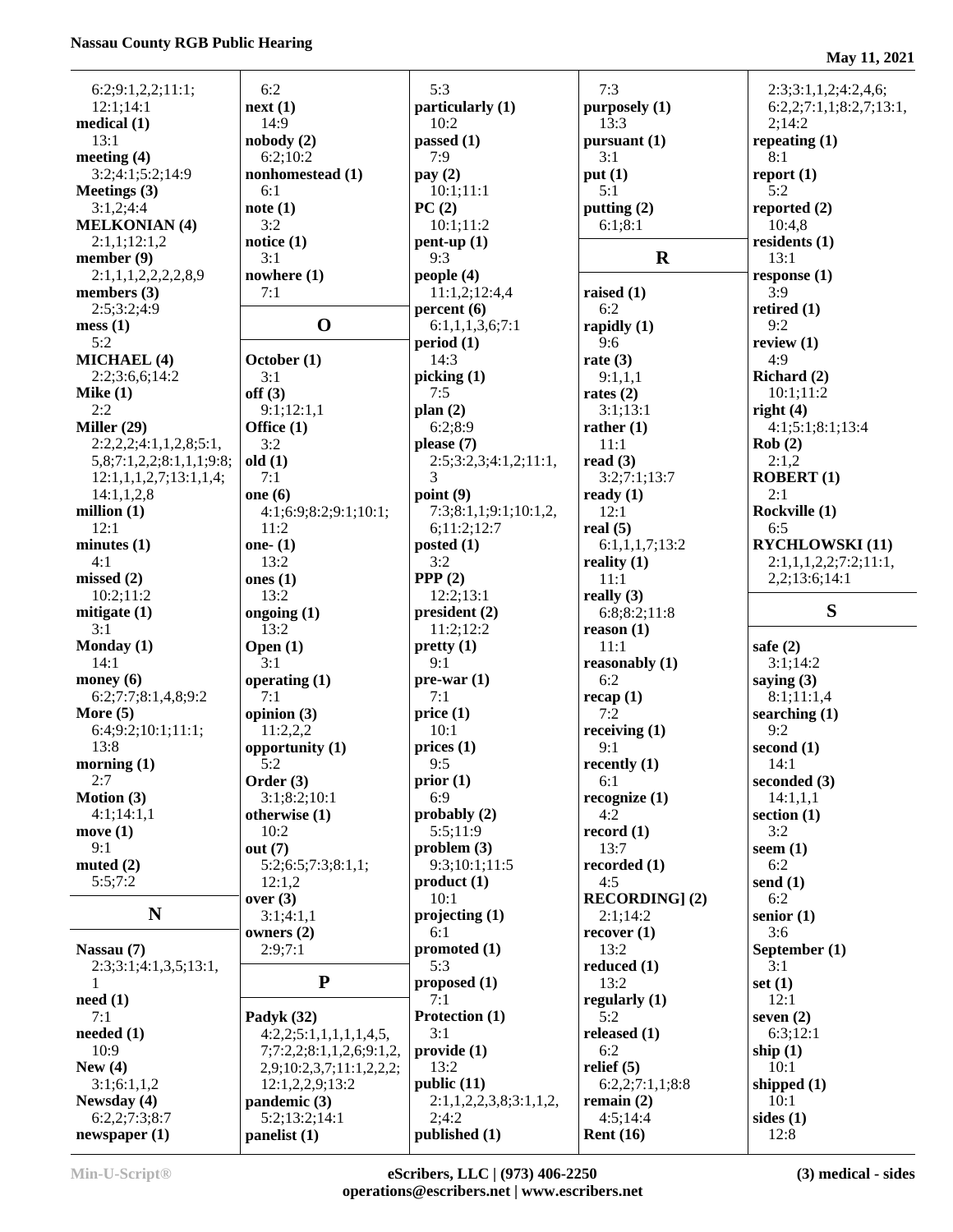| signed $(1)$           |                        | 9:1,1,1,2                     | 2:2                                 | 161,408(1)                               |
|------------------------|------------------------|-------------------------------|-------------------------------------|------------------------------------------|
| 4:1                    | T                      | unemployment (9)              | what's $(2)$                        | 13:1                                     |
| simultaneously (1)     |                        | 8:2;9:1,1,1,1;10:1;           | 5:2:7:2                             | 1974(1)                                  |
| 3:2                    | $\text{tax}(9)$        | 11:1,1;12:4                   | whereas $(1)$                       | 3:1                                      |
| sincerely $(1)$        | 6:1,1,1,1,6,7;7:1,7,9  | unfulfilled (1)               | 6:2                                 | 1st(1)                                   |
| 14:7                   | teleconference (1)     | 12:1                          | who's $(1)$                         | 3:1                                      |
| $s$ it $(1)$           | 3:1                    | <b>UNIDENTIFIED (2)</b>       | 4:1                                 |                                          |
| 7:8                    | telling $(3)$          | 4:2;5:2                       | widespread (1)                      | $\overline{2}$                           |
| somebody's (1)         | 8:1;11:1,1             | UNISON $(2)$                  | 13:1                                |                                          |
| 9:1                    | tenant $(3)$           | 4:1;14:1                      | wish $(1)$                          | 2(26)                                    |
| someone (1)            | 2:1,2;3:1              | United (1)                    | 7:1                                 | 2:1,2;3:1,2;4:1,2;5:1,                   |
| 11:2                   | tenants $(1)$          | 9:1                           | within $(1)$<br>3:1                 | 2;6:1,2;7:1,2;8:1,2;9:1,                 |
| someone's (1)<br>7:8   | 14:5                   | unmute $(1)$<br>5:6           | wondering $(1)$                     | 2;10:1,2;11:1,2;12:1,2;<br>13:1,2;14:1,2 |
| sorry $(5)$            | terms $(1)$            | up(5)                         | 12:2                                | 2.4(1)                                   |
| 2:1,1,2;7:2,2          | 8:1                    | 4:1;6:2,2;7:5;8:9             | wood $(1)$                          | 6:1                                      |
| source $(1)$           | thankfully $(1)$       | upcoming $(2)$                | 9:1                                 | 2020(1)                                  |
| 11:1                   | 13:1<br>Thanks (1)     | 13:2;14:5                     | work $(3)$                          | 13:1                                     |
| speak $(2)$            | 14:2                   | updates $(1)$                 | 9:2,2:12:5                          | 2021(5)                                  |
| 11:2;12:1              | Therefore (1)          | 3:1                           | wrong(1)                            | 3:1;6:1,2;13:1,1                         |
| speaker (3)            | 14:1                   | used $(1)$                    | 13:3                                | $202-1(1)$                               |
| 4:1,2;5:2              | though $(1)$           | 8:4                           | wrote $(1)$                         | 3:1                                      |
| speakers $(1)$         | 9:1                    |                               | 13:3                                | 2021/2022 (1)                            |
| 13:8                   | three $(2)$            | $\mathbf{V}$                  |                                     | 14:2                                     |
| spread $(1)$           | 9:1;10:1               |                               | $\mathbf{Y}$                        | 2022(2)                                  |
| 3:1                    | throughout $(1)$       | vaccinated (1)                |                                     | 3:1;6:1                                  |
| staff $(1)$            | 14:5                   | 5:2                           | year $(5)$                          | 23rd(1)                                  |
| 10:1<br>starting $(3)$ | today $(2)$            | via(3)<br>3:1,2;4:1           | 6:9;10:8,8,9;13:1<br>years $(2)$    | 13:1<br>24th(2)                          |
| 2:5;3:2;14:1           | 11:2;12:3              | viable $(1)$                  | 9:1;14:5                            | 14:1,2                                   |
| State $(11)$           | told(1)                | 7:1                           | York $(3)$                          |                                          |
| 6:1,1,2,2,2,2,3:2,5,5, | 10:1<br>top(3)         | video $(2)$                   | 6:1,1,2                             | $\overline{\mathbf{3}}$                  |
| 8,8                    | 6:1,9;12:6             | 3:1;5:1                       | Yorkers (1)                         |                                          |
| States $(1)$           | transcribed $(1)$      | view $(1)$                    | 3:1                                 | 3(26)                                    |
| 9:1                    | 4:1                    | 4:2                           | YouTube (4)                         | 2:1,2;3:1,2;4:1,2;5:1,                   |
| Stay(1)                | transcript $(1)$       | viewed (1)                    | 3:2;4:3,4,6                         | 2;6:1,2;7:1,2;8:1,2;9:1,                 |
| 14:2                   | 4:2                    | 4:3                           |                                     | 2;10:1,2;11:1,2;12:1,2;                  |
| stayed $(1)$           | tremendously (1)       | viewing $(1)$                 | $\mathbf{Z}$                        | 13:1,2;14:1,2                            |
| 9:1                    | 7:5                    | 4:6                           |                                     | 3,017(1)                                 |
| steel $(1)$<br>9:1     | true(1)                | village $(2)$                 | zero $(1)$<br>7:1                   | 13:1<br>3.9(1)                           |
| Stein $(7)$            | 11:1                   | 6:5;8:2<br>villages $(1)$     | $\mathrm{Zoom}\left(1\right)$       | 6:6                                      |
| 2:2,2,2,2;14:1,1,2     | truly $(1)$            | 7:1                           | 3:1                                 | 30th(1)                                  |
| Steven (3)             | 7:1                    | virtually (1)                 |                                     | 3:1                                      |
| 4:2;5:7;7:1            | trying $(2)$<br>13:1,2 | 7:1                           | $\bf{0}$                            |                                          |
| still $(2)$            | tunnels $(1)$          | $\mathbf{vote}\left(1\right)$ |                                     | $\overline{\mathbf{4}}$                  |
| 9:1;13:2               | 6:3                    | 7:8                           | 0(26)                               |                                          |
| stock $(1)$            | turn(2)                |                               | 2:1,2;3:1,2;4:1,2;5:1,              | 4(26)                                    |
| 7:1                    | 3:1;4:1                | W                             | 2; 6: 1, 2; 7: 1, 2; 8: 1, 2; 9: 1, | 2:1,2;3:1,2;4:1,2;5:1,                   |
| stop $(2)$             | turned $(1)$           |                               | 2;10:1,2;11:1,2;12:1,2;             | 2; 6: 1, 2; 7: 1, 2; 8: 1, 2; 9: 1,      |
| 11:1,3                 | 12:2                   | warehouse (2)                 | 13:1,2;14:1,2                       | 2;10:1,2;11:1,2;12:1,2;                  |
| stove $(1)$            | TV(2)                  | 10:1,2                        |                                     | 13:1,2;14:1,2                            |
| 10:1<br>subject $(1)$  | 11:2;12:2              | warehouses $(1)$              | 1                                   | 5                                        |
| 3:1                    | $two-year(1)$          | 11:1<br>water $(1)$           | 1(26)                               |                                          |
| supplies $(3)$         | 13:2                   | 6:1                           | 2:1,2;3:1,2;4:1,2;5:1,              | 5(26)                                    |
| 9:1,3,6                | U                      | way $(2)$                     | 2;6:1,2;7:1,2;8:1,2;9:1,            | 2:1,2;3:1,2;4:1,2;5:1,                   |
| supply $(3)$           |                        | 8:1;9:1                       | 2;10:1,2;11:1,2;12:1,2;             | 2;6:1,2;7:1,2;8:1,2;9:1,                 |
| 9:1,4;10:2             | unbelievable (1)       | website $(1)$                 | 13:1,2;14:1,2                       | 2;10:1,2;11:1,2;12:1,2;                  |
| sure $(1)$             | 6:1                    | 3:2                           | 12.26(1)                            | 13:1,2;14:1,2                            |
| 7:2                    | under $(1)$            | weeks (1)                     | 6:1                                 |                                          |
| suspension $(1)$       | 3:2                    | 10:1                          | 13(2)                               | 6                                        |
| 3:1                    | unemployed (4)         | welcome $(1)$                 | 6:1,1                               |                                          |